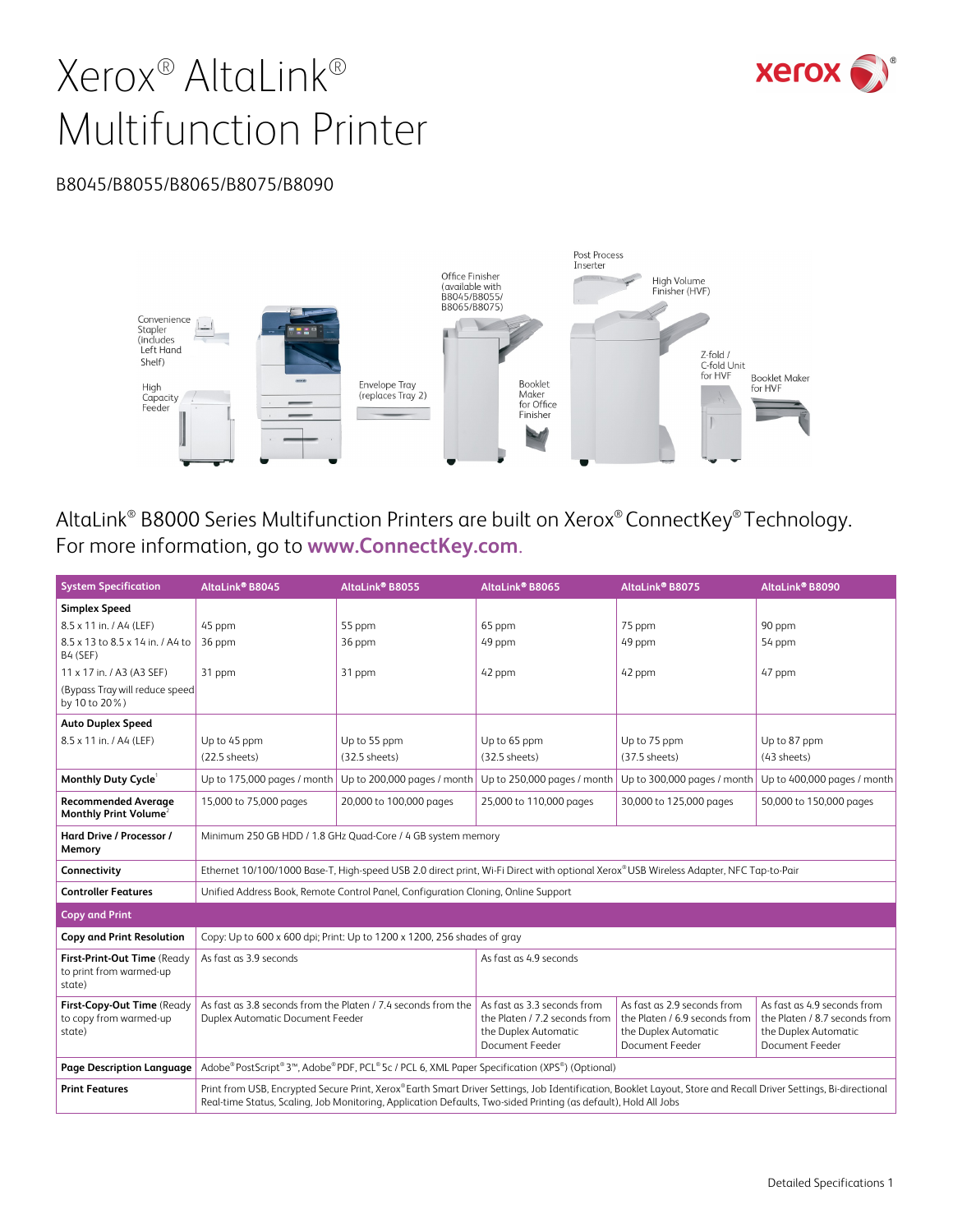| <b>Mobile (Optional)</b>                                                        |                                                                                                                                                                                                                                                                                                                                                                                                                                                                                                                                          |                                                                                                                                                                                                                                                                                               |                                                                                                                                                                                                                                     |                             |                                                                                                                                                                                                                                                                                                                                |  |
|---------------------------------------------------------------------------------|------------------------------------------------------------------------------------------------------------------------------------------------------------------------------------------------------------------------------------------------------------------------------------------------------------------------------------------------------------------------------------------------------------------------------------------------------------------------------------------------------------------------------------------|-----------------------------------------------------------------------------------------------------------------------------------------------------------------------------------------------------------------------------------------------------------------------------------------------|-------------------------------------------------------------------------------------------------------------------------------------------------------------------------------------------------------------------------------------|-----------------------------|--------------------------------------------------------------------------------------------------------------------------------------------------------------------------------------------------------------------------------------------------------------------------------------------------------------------------------|--|
| <b>Mobile Printing</b>                                                          | Xerox® Workplace Suite and Xerox® Workplace Cloud                                                                                                                                                                                                                                                                                                                                                                                                                                                                                        |                                                                                                                                                                                                                                                                                               |                                                                                                                                                                                                                                     |                             |                                                                                                                                                                                                                                                                                                                                |  |
| <b>Mobile Printing Connectivity</b>                                             |                                                                                                                                                                                                                                                                                                                                                                                                                                                                                                                                          | Apple®AirPrint®, Mopria®Certified, Mopria®Print Service Plug-in for Android™, @PrintByXerox, Xerox®Print Service Plug-in for Android™                                                                                                                                                         |                                                                                                                                                                                                                                     |                             |                                                                                                                                                                                                                                                                                                                                |  |
| <b>Mobile Apps and Xerox</b><br><b>App Gallery</b>                              | Xerox App Gallery:<br><b>Productivity Apps:</b> Xerox® Easy Translator Service<br>Device Management Apps: QR Code<br>Scan Apps: Xerox® Scanning App for DocuShare®                                                                                                                                                                                                                                                                                                                                                                       |                                                                                                                                                                                                                                                                                               | Cloud Connector Apps: Print and Scan to/from: Salesforce, Google Drive®, Microsoft®OneDrive®, Microsoft Office 365™, DropBox™ and Box®<br>See the full list of apps available in the Xerox App Gallery at www.xerox.com/AppGallery. |                             |                                                                                                                                                                                                                                                                                                                                |  |
| Xerox <sup>®</sup> Workplace Suite<br>and Xerox <sup>®</sup> Workplace<br>Cloud |                                                                                                                                                                                                                                                                                                                                                                                                                                                                                                                                          | an on-premises server version (Workplace Suite) and with a cloud based-version (Workplace Cloud) of this solution.                                                                                                                                                                            |                                                                                                                                                                                                                                     |                             | Xerox® Workplace Suite is a modular set of workflows designed to save customers time and money by providing effective control over their print fleet, while<br>enabling worker productivity and mobility through a set of robust workflows. Xerox enables ultimate customer flexibility by offering these capabilities in both |  |
| <b>Scan</b>                                                                     |                                                                                                                                                                                                                                                                                                                                                                                                                                                                                                                                          |                                                                                                                                                                                                                                                                                               |                                                                                                                                                                                                                                     |                             |                                                                                                                                                                                                                                                                                                                                |  |
| <b>Standard Features</b>                                                        | 1-Touch Apps, TWAIN Support                                                                                                                                                                                                                                                                                                                                                                                                                                                                                                              | Destinations: Scan to Mailbox, Scan to USB, Scan to Email, Scan to Network; File Formats: PDF, PDF/A, XPS, JPEG, TIFF; Convenience Features: Scan to                                                                                                                                          |                                                                                                                                                                                                                                     |                             | Home, Single Touch Scan, Searchable PDF, Single/Multi-Page PDF / XPS / TIFF, Encrypted / Password Protected PDF, Linearized PDF / PDF/A, Scan to Folder,                                                                                                                                                                       |  |
| <b>Optional Features</b>                                                        |                                                                                                                                                                                                                                                                                                                                                                                                                                                                                                                                          | ConnectKey® for DocuShare®, other solutions available through various Xerox Business Innovation Partners, www.office.xerox.com/Software-Solutions                                                                                                                                             |                                                                                                                                                                                                                                     |                             |                                                                                                                                                                                                                                                                                                                                |  |
| Fax                                                                             |                                                                                                                                                                                                                                                                                                                                                                                                                                                                                                                                          |                                                                                                                                                                                                                                                                                               |                                                                                                                                                                                                                                     |                             |                                                                                                                                                                                                                                                                                                                                |  |
| <b>Standard Features</b>                                                        | Internet Fax, Fax Build Job, Network Server Fax Enablement                                                                                                                                                                                                                                                                                                                                                                                                                                                                               |                                                                                                                                                                                                                                                                                               |                                                                                                                                                                                                                                     |                             |                                                                                                                                                                                                                                                                                                                                |  |
| <b>Optional Features</b>                                                        |                                                                                                                                                                                                                                                                                                                                                                                                                                                                                                                                          | Fax Forward to Email or SMB, Walk-up Fax (one-line and two-line options, includes LAN Fax)                                                                                                                                                                                                    |                                                                                                                                                                                                                                     |                             |                                                                                                                                                                                                                                                                                                                                |  |
| <b>Security</b>                                                                 |                                                                                                                                                                                                                                                                                                                                                                                                                                                                                                                                          |                                                                                                                                                                                                                                                                                               |                                                                                                                                                                                                                                     |                             |                                                                                                                                                                                                                                                                                                                                |  |
| <b>Standard Features</b>                                                        | McAfee Embedded Control (whitelisting technology), McAfee ePolicy Orchestrator Integration, HDD Overwrite, AES 256-bit Encryption (FIPS 140-2 compliant),<br>SSL, SHA-256 Hash Message Authentication, Common Criteria Certification (ISO 15408), Encrypted Secure Print, Secure Fax, Secure Scan, Configuration<br>Watchdog, Fleet Orchestrator, Secure Email, Network Authentication, TLS, SNMPv3, Audit Log, Access Controls, User Permissions, Cisco®Identity Services<br>Engine (ISE) compatible                                    |                                                                                                                                                                                                                                                                                               |                                                                                                                                                                                                                                     |                             |                                                                                                                                                                                                                                                                                                                                |  |
| <b>Optional Features</b>                                                        |                                                                                                                                                                                                                                                                                                                                                                                                                                                                                                                                          | McAfee Integrity Control, Smart Card Enablement Kit (CAC/PIV/.NET), Xerox® Integrated RFID Card Reader                                                                                                                                                                                        |                                                                                                                                                                                                                                     |                             |                                                                                                                                                                                                                                                                                                                                |  |
| <b>Accounting</b>                                                               |                                                                                                                                                                                                                                                                                                                                                                                                                                                                                                                                          |                                                                                                                                                                                                                                                                                               |                                                                                                                                                                                                                                     |                             |                                                                                                                                                                                                                                                                                                                                |  |
| <b>Standard Features</b>                                                        |                                                                                                                                                                                                                                                                                                                                                                                                                                                                                                                                          | Xerox® Standard Accounting (Copy, Print, Scan, Fax, Email), Network Accounting Enablement                                                                                                                                                                                                     |                                                                                                                                                                                                                                     |                             |                                                                                                                                                                                                                                                                                                                                |  |
| <b>Optional Features</b>                                                        | Equitrac Express®, Equitrac Office®, YSoft® SafeQ®, other network accounting solutions available through various Xerox Business Innovation Partners                                                                                                                                                                                                                                                                                                                                                                                      |                                                                                                                                                                                                                                                                                               |                                                                                                                                                                                                                                     |                             |                                                                                                                                                                                                                                                                                                                                |  |
| <b>Device Specification</b>                                                     |                                                                                                                                                                                                                                                                                                                                                                                                                                                                                                                                          |                                                                                                                                                                                                                                                                                               |                                                                                                                                                                                                                                     |                             |                                                                                                                                                                                                                                                                                                                                |  |
| <b>Control Panel Languages</b>                                                  |                                                                                                                                                                                                                                                                                                                                                                                                                                                                                                                                          | US English, International English, International French, Italian, German, International Spanish, Dutch, Brazilian Portuguese, Swedish, Norwegian, Danish,<br>Finnish, Turkish, Greek, Russian, Czech, Polish, Hungarian, Romanian, Catalan, Arabic                                            |                                                                                                                                                                                                                                     |                             |                                                                                                                                                                                                                                                                                                                                |  |
| <b>Accessories</b>                                                              |                                                                                                                                                                                                                                                                                                                                                                                                                                                                                                                                          |                                                                                                                                                                                                                                                                                               |                                                                                                                                                                                                                                     |                             |                                                                                                                                                                                                                                                                                                                                |  |
| Optional                                                                        | High Capacity Feeder (HCF)<br>Envelope Tray (Replaces Tray 2)<br>High Volume Finisher (B8065/B8075, required for B8090)<br>Convenience Stapler (includes Left Hand Shelf)<br>Optional 500 GB Hard Drive<br>Smart Card Enablement Kit<br>Walk up Fax (one- or two-line options, includes LAN Fax)<br>Wi-Fi Direct with Optional Xerox® USB Wireless Adapter<br>McAfee <sup>®</sup> Integrity Control Enablement Kit<br>XPS Print Option Kit<br>Keyboard Kit (Wired/USB)<br><b>Integrated RFID Card Reader</b><br>Foreign Device Interface | Office Finisher (optional with B8045/B8055/B8065/B8075 only)<br>Office Finisher with Booklet Maker (optional with B8045/B8055/B8065/B8075 only)<br>Hole Punch for Office Finisher (B8045/B8055/B8065/B8075 only)<br>High Volume Finisher with Booklet Maker (optional with B8065/B8075/B8090) |                                                                                                                                                                                                                                     |                             |                                                                                                                                                                                                                                                                                                                                |  |
| <b>Foreign Device Interface</b><br>(FDI)                                        |                                                                                                                                                                                                                                                                                                                                                                                                                                                                                                                                          | Also known as Auxiliary Access Device, this is an interface to third party access control devices, such as coin machines and card readers.                                                                                                                                                    |                                                                                                                                                                                                                                     |                             |                                                                                                                                                                                                                                                                                                                                |  |
| <b>Electrical Requirements</b>                                                  | AltaLink® B8045                                                                                                                                                                                                                                                                                                                                                                                                                                                                                                                          | AltaLink <sup>®</sup> B8055                                                                                                                                                                                                                                                                   | AltaLink® B8065                                                                                                                                                                                                                     | AltaLink <sup>®</sup> B8075 | AltaLink® B8090                                                                                                                                                                                                                                                                                                                |  |
| <b>North America</b>                                                            | Voltage: 110-127 VAC +/- 10%<br>Frequency: 50/60 Hz +/- 5% 15 A                                                                                                                                                                                                                                                                                                                                                                                                                                                                          |                                                                                                                                                                                                                                                                                               | Voltage: 110-127 VAC +/- 10%<br>Frequency: 50/60 Hz +/- 5% 20 A                                                                                                                                                                     |                             |                                                                                                                                                                                                                                                                                                                                |  |
| Europe                                                                          | Voltage: 220-240 VAC +/- 10%<br>Frequency: 50/60 Hz +/- 5 % 10 A                                                                                                                                                                                                                                                                                                                                                                                                                                                                         |                                                                                                                                                                                                                                                                                               |                                                                                                                                                                                                                                     |                             |                                                                                                                                                                                                                                                                                                                                |  |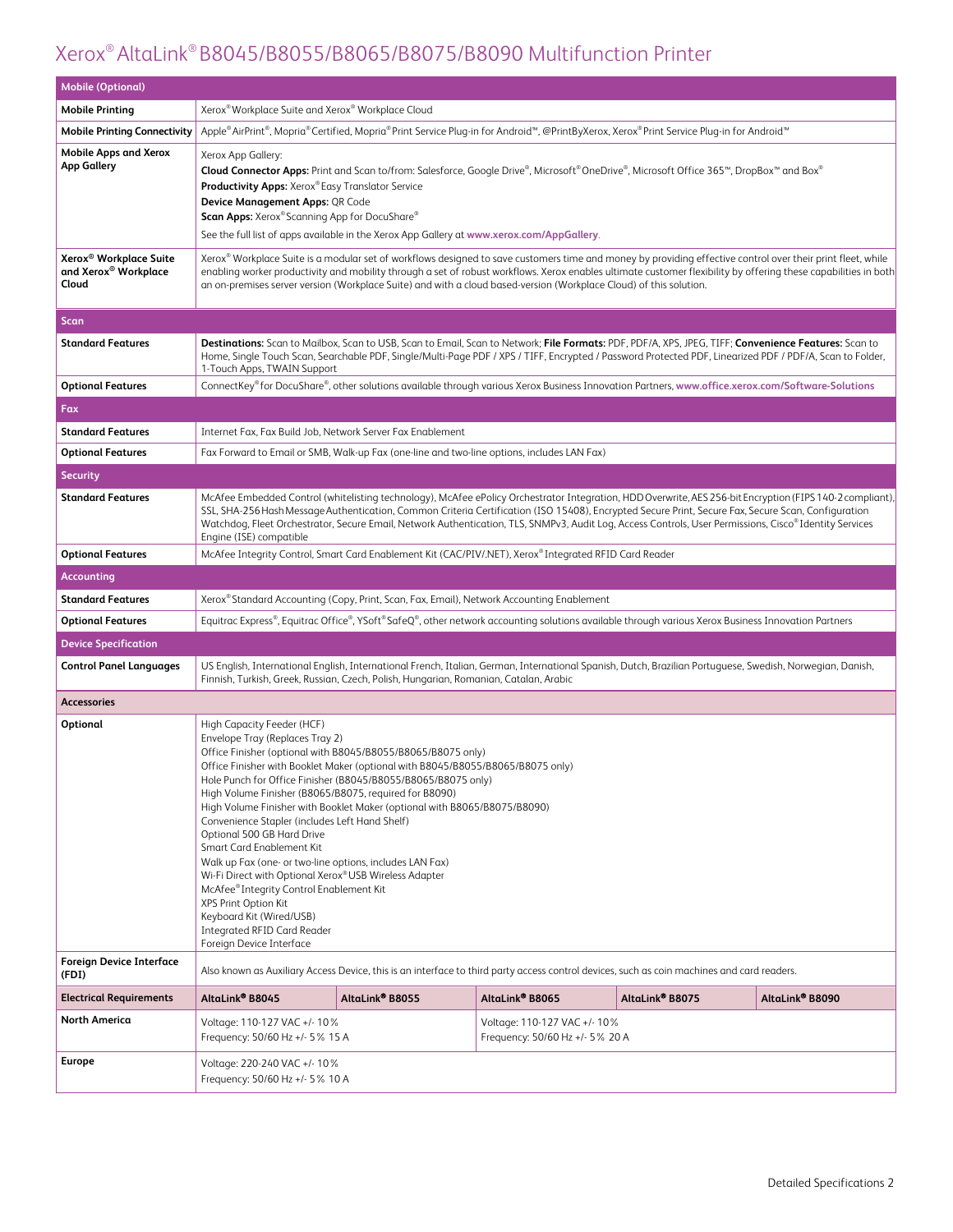| <b>Power Consumption</b>                                                                                    | AltaLink® B8045                                                                                                       | AltaLink® B8055                                                                      | AltaLink® B8065                       | AltaLink® B8075 | AltaLink® B8090                          |  |  |  |
|-------------------------------------------------------------------------------------------------------------|-----------------------------------------------------------------------------------------------------------------------|--------------------------------------------------------------------------------------|---------------------------------------|-----------------|------------------------------------------|--|--|--|
| <b>Running (Average)</b>                                                                                    | 1,150 watts                                                                                                           | 1,250 watts                                                                          | 1,550 watts                           | 1,600 watts     | 1,650 watts                              |  |  |  |
| <b>Standby Mode</b>                                                                                         | 45 watts                                                                                                              | 45 watts                                                                             | 310 watts                             | 310 watts       | 310 watts                                |  |  |  |
| <b>Low Power Mode</b>                                                                                       | 4 watts                                                                                                               |                                                                                      |                                       |                 |                                          |  |  |  |
| Auto Off/Sleep Mode                                                                                         | <4 watts (Default time to sleep = 1 minutes)                                                                          |                                                                                      |                                       |                 |                                          |  |  |  |
| <b>Boot Time (from Power On</b><br>to Services Home Screen)                                                 | As fast as 120 seconds                                                                                                |                                                                                      |                                       |                 |                                          |  |  |  |
| <b>Ready to Print</b><br>Recovery from Sleep mode                                                           | <28 seconds                                                                                                           |                                                                                      |                                       |                 |                                          |  |  |  |
| <b>Operating Environment</b>                                                                                |                                                                                                                       |                                                                                      |                                       |                 |                                          |  |  |  |
| <b>Required Temperature</b><br>Range                                                                        | 50 to 90° F / 10 to 32° C                                                                                             |                                                                                      |                                       |                 |                                          |  |  |  |
| <b>Required Relative Humidity</b>                                                                           | 15% to 85%                                                                                                            |                                                                                      |                                       |                 |                                          |  |  |  |
| <b>Sound Power Levels</b>                                                                                   | Operating: 7.1 B(A); Standby 5.0 B(A)                                                                                 |                                                                                      | Operating: 7.2 B(A); Standby 5.0 B(A) |                 | Operating: 7.3 B(A); Standby<br>5.0 B(A) |  |  |  |
| <b>Sound Pressure Levels</b>                                                                                | Operating 56 dB(A), Standby 35 dB(A)                                                                                  |                                                                                      | Operating 57 dB(A), Standby 35 dB(A)  |                 | Operating 58 dB(A), Standby<br>35 dB(A)  |  |  |  |
| <b>Dimensions and Weight</b>                                                                                |                                                                                                                       |                                                                                      |                                       |                 |                                          |  |  |  |
| <b>Base Configuration with</b><br>OCT                                                                       | Width: 33.5 in. / 850 mm<br>Depth: 26.2 in. / 665 mm<br>Height: 45.3 in. / 1,150 mm<br>Weight: 249 lb. / 113 kg       |                                                                                      |                                       |                 |                                          |  |  |  |
| With Office Finisher<br>(B8045/B8055/B8065/B8075<br>only)                                                   | Width: 57.9 in. / 1,470 mm<br>Depth: 26.2 in. / 665 mm<br>Height: 45.3 in. / 1,150 mm<br>Weight: 314.5 lb. / 142.5 kg |                                                                                      |                                       |                 |                                          |  |  |  |
| With Office Finisher with<br><b>Booklet Maker</b><br>(B8045/B8055/B8065/<br><b>B8075 only)</b>              | Width: 60.2 in. / 1,530 mm<br>Depth: 26.2 in. / 665 mm<br>Height: 45.3 in. / 1,150 mm<br>Weight: 349.5 lb. / 158.5 kg |                                                                                      |                                       |                 |                                          |  |  |  |
| With High Volume Finisher<br>and High Capacity Feeder<br>(B8065/B8075/B8090 only)                           | Width: 84.1 in. / 2,135 mm<br>Depth: 26.2 in. / 665 mm<br>Height: 45.3 in. / 1,150 mm<br>Weight: 306 lb. / 139 kg     |                                                                                      |                                       |                 |                                          |  |  |  |
| With High Volume Finisher<br>with Booklet Maker<br>and High Capacity Feeder<br>(B8065/B8075/B8090 only)     | Width: 97.8 in. / 2.485 mm<br>Depth: 26.2 in. / 665 mm<br>Height: 45.3 in. / 1,150 mm<br>Weight: 367 lb. / 196.5 kg   |                                                                                      |                                       |                 |                                          |  |  |  |
| <b>High Capacity Feeder</b>                                                                                 | Width: 15.3 in. / 1,995 mm<br>Depth: 20.1 in. / 510 mm<br>Height: 22.6 in. / 510 mm<br>Weight: 66.1 lb. / 30 kg       |                                                                                      |                                       |                 |                                          |  |  |  |
| <b>Left Hand Shelf (Doesnot</b><br>add to overall width if<br>combined with High<br><b>Capacity Feeder)</b> | Width: 11.2 in. / 285 mm                                                                                              |                                                                                      |                                       |                 |                                          |  |  |  |
| <b>System Certification/Regulatory Compliance</b>                                                           |                                                                                                                       |                                                                                      |                                       |                 |                                          |  |  |  |
| <b>Certifications</b>                                                                                       |                                                                                                                       | To view the latest list of certifications, go to www.xerox.com/OfficeCertifications. |                                       |                 |                                          |  |  |  |
| <b>Paper Handling</b>                                                                                       | AltaLink® B8045                                                                                                       | AltaLink® B8055                                                                      | AltaLink® B8065                       | AltaLink® B8075 | AltaLink® B8090                          |  |  |  |
|                                                                                                             | Single-Pass Duplex Automatic Document Feeder (DADF)                                                                   |                                                                                      |                                       |                 |                                          |  |  |  |
| Capacity <sup>3</sup>                                                                                       | 200 sheets                                                                                                            |                                                                                      |                                       |                 |                                          |  |  |  |
| Speed                                                                                                       | Up to 140 images per minute (ipm) color (simplex)<br>Up to 200 ipm black-and-white (duplex)                           |                                                                                      |                                       |                 |                                          |  |  |  |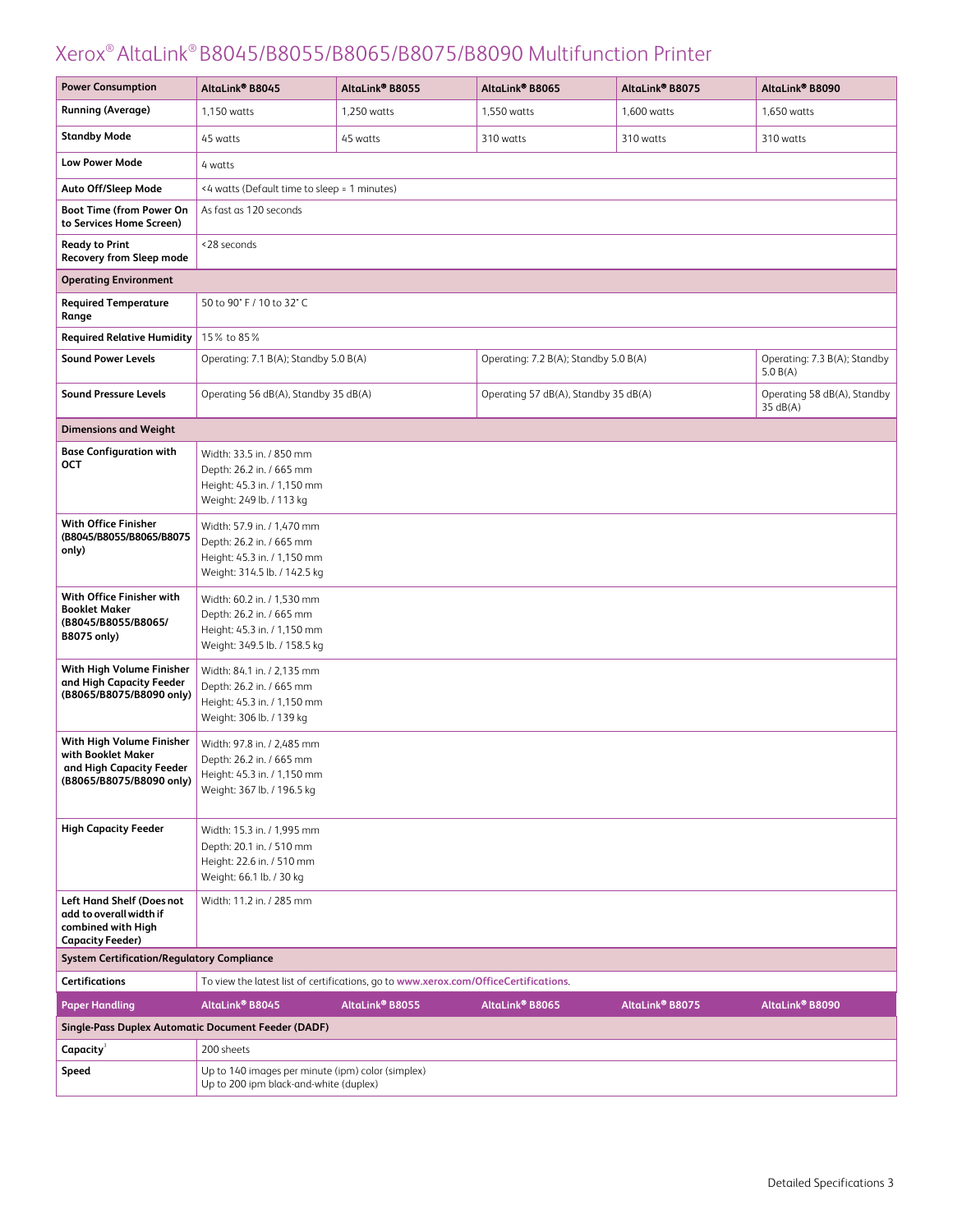| <b>Paper Handling</b>                             | AltaLink® B8045                                                                                                                                                           | AltaLink <sup>®</sup> B8055 | AltaLink® B8065 | AltaLink® B8075 | AltaLink® B8090 |
|---------------------------------------------------|---------------------------------------------------------------------------------------------------------------------------------------------------------------------------|-----------------------------|-----------------|-----------------|-----------------|
|                                                   | Single-Pass Duplex Automatic Document Feeder (DADF)                                                                                                                       |                             |                 |                 |                 |
| <b>Paper Sizes Sensed</b>                         | 4.9 x 5.4 in. to 11.7 x 17 in. / 125 x 138 mm to 297 x 432 mm                                                                                                             |                             |                 |                 |                 |
| Weights                                           | 13 to 43 lb. bond / 50 to 160 gsm                                                                                                                                         |                             |                 |                 |                 |
| <b>Bypass Tray</b>                                |                                                                                                                                                                           |                             |                 |                 |                 |
| Capacity <sup>3</sup>                             | 100 sheets                                                                                                                                                                |                             |                 |                 |                 |
| <b>Sizes</b>                                      | Custom Sizes: 4.25 x 5.5 in. to 11.7 x 17 in. / A6 x A3                                                                                                                   |                             |                 |                 |                 |
| Weights                                           | 16 to 80 lb. bond / 60 to 216 gsm                                                                                                                                         |                             |                 |                 |                 |
| <b>Media Types</b>                                | Bond<br>Card Stock<br>Envelopes<br>Hole Punched<br>Index<br>Labels<br>Letterhead<br>Plain<br>Preprinted<br>Recycled<br>Transparencies                                     |                             |                 |                 |                 |
| Trays 1 and 2                                     |                                                                                                                                                                           |                             |                 |                 |                 |
| $Capacity^3$                                      | 500 sheets each                                                                                                                                                           |                             |                 |                 |                 |
| <b>Sizes</b>                                      | Custom Sizes: 5.5 x 8.5 in. LEF to 11 x 17 in. SEF / A5 to A3                                                                                                             |                             |                 |                 |                 |
| Weights                                           | 16 to 53 lb. bond / 60 to 200 gsm                                                                                                                                         |                             |                 |                 |                 |
| <b>Media Types</b>                                | Bond<br>Card Stock<br>Glossy<br>Hole Punched<br>Index<br>Labels<br>Letterhead<br>Lightweight Cardstock<br>Plain<br>Preprinted<br>Recycled<br>Transparencies (Tray 2 only) |                             |                 |                 |                 |
| <b>High Capacity Tandem Tray</b>                  |                                                                                                                                                                           |                             |                 |                 |                 |
| Capacity                                          | Tray 3: 1,600 sheets<br>Tray 4: 2,000 sheets each                                                                                                                         |                             |                 |                 |                 |
| <b>Sizes</b>                                      | Standard Sizes 8.5 x 11 in. LEF / A4                                                                                                                                      |                             |                 |                 |                 |
| Weights                                           | 16 to 53 lb. bond / 60 to 216 gsm                                                                                                                                         |                             |                 |                 |                 |
| Media Types                                       | Bond<br>Card Stock<br>Glossy<br>Hole Punched<br>Index<br>Letterhead<br>Lightweight Cardstock<br>Plain<br>Preprinted<br>Recycled                                           |                             |                 |                 |                 |
| <b>Envelope Tray (Optional - Replaces Tray 2)</b> |                                                                                                                                                                           |                             |                 |                 |                 |
| Capacity <sup>3</sup>                             | Up to 50 envelopes                                                                                                                                                        |                             |                 |                 |                 |
| <b>Sizes</b>                                      | #10 Commercial (9.25 x 4.125 in.), #9 Commercial (8.875 x 3.875 in.) / Monarch, DL, C5                                                                                    |                             |                 |                 |                 |
| Weights                                           | 20 to 24 lb. bond / 75 to 90 gsm                                                                                                                                          |                             |                 |                 |                 |
| <b>High Capacity Feeder (HCF) (Optional)</b>      |                                                                                                                                                                           |                             |                 |                 |                 |
| Capacity <sup>3</sup>                             | 3,300 sheets                                                                                                                                                              |                             |                 |                 |                 |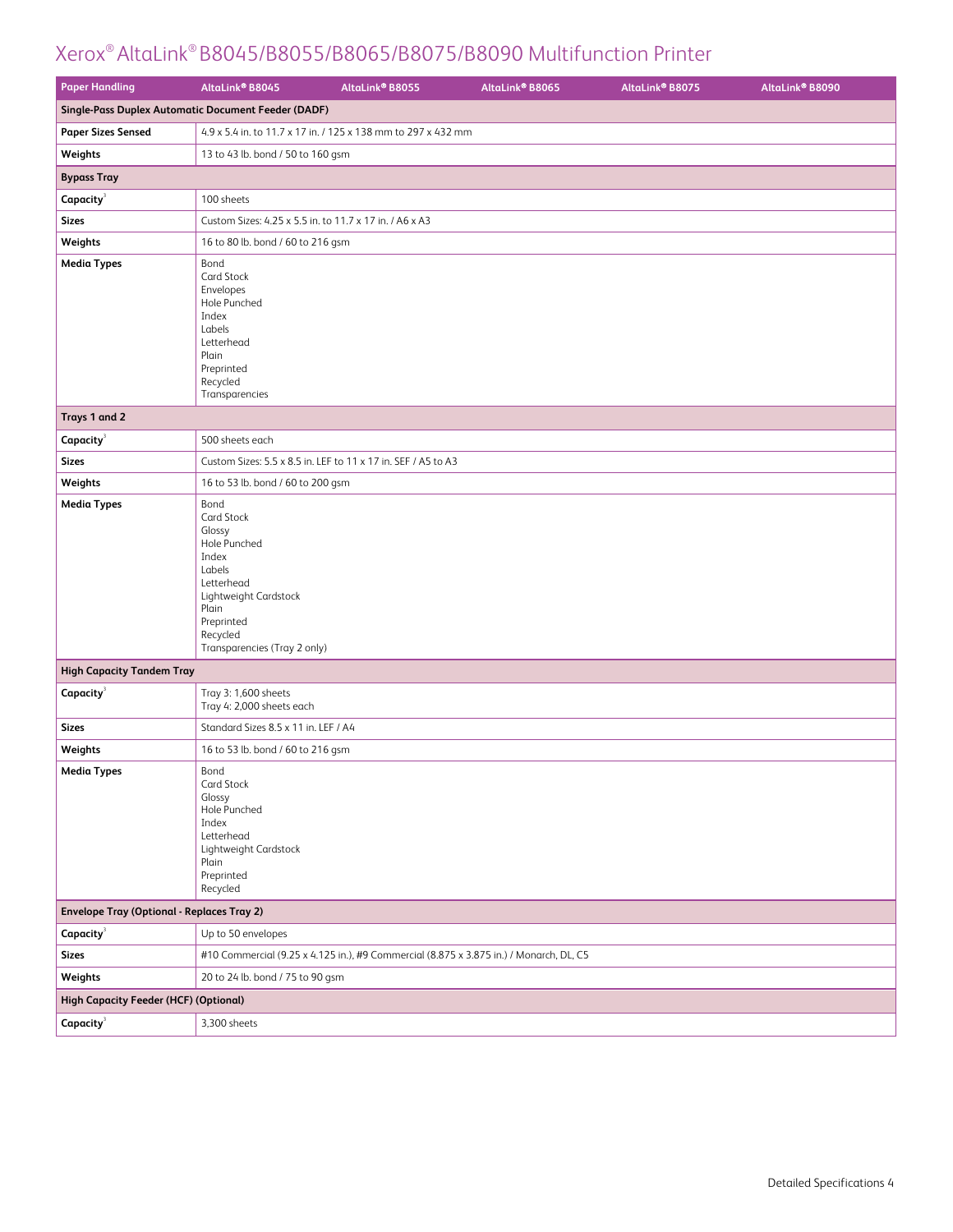| <b>High Capacity Feeder (HCF) (Optional)</b>  |                                                                                                                                                                                                             |
|-----------------------------------------------|-------------------------------------------------------------------------------------------------------------------------------------------------------------------------------------------------------------|
| Sizes                                         | 8.5 x 11 in. / A4 LEF                                                                                                                                                                                       |
| Weights                                       | 16 to 58 lb. bond / 60 to 216 gsm                                                                                                                                                                           |
| <b>Media Types</b>                            | Bond<br><b>Card Stock</b><br>Hole Punched<br>Index<br>Letterhead<br>Plain<br>Preprinted<br>Recycled                                                                                                         |
| <b>Total Capacity</b>                         |                                                                                                                                                                                                             |
| <b>Device Total Capacity<sup>3</sup></b>      | 8,000 sheets                                                                                                                                                                                                |
| Finishing                                     | AltaLink® B8055<br>AltaLink® B8065<br>AltaLink® B8075<br>AltaLink® B8090<br>AltaLink <sup>®</sup> B8045                                                                                                     |
|                                               | Offset Catch Tray (OCT) (Optional with B8045/B8055/B8065/B8075) (Required when finisher not attached)                                                                                                       |
| Capacity                                      | Up to 400 sheets of 20 lb. bond / 80 gsm                                                                                                                                                                    |
|                                               | Office Finisher (OCT) (Optional with B8045/B8055/B8065/B8075 only)                                                                                                                                          |
| <b>Top Tray Capacity</b>                      | 250 sheets unstapled of 20 lb. bond / 80 gsm                                                                                                                                                                |
| <b>Stacking Tray Capacity</b>                 | 2,000 sheets unstapled of 20 lb. bond / 80 gsm or 1,000 sheets single stapled or 750 sheets dual stapled (8.5 x 11 in. / A4) (Degradation of stacking quality<br>may occur with more than 50 stapled sets.) |
| <b>Top Tray Sizes</b>                         | 4.25 x 5.85 in. to 11 x 17 in. / A6 to A3                                                                                                                                                                   |
| <b>Stacking Tray Sizes</b>                    | 5.5 x 8.5 in. to 11 x 17 in. / A5 to A3                                                                                                                                                                     |
| Weights                                       | 16 to 58 lb. bond / 60 to 216 gsm                                                                                                                                                                           |
| <b>Multiposition Stapling</b>                 | 50 sheets of 20 lb. bond / 80 gsm                                                                                                                                                                           |
| <b>Hole Punch (Optional)</b><br>North America | 2-3 Hole Punch                                                                                                                                                                                              |
| Europe                                        | 2-4 Hole Punch                                                                                                                                                                                              |
|                                               | Office Finisher with Booklet Maker (Optional with B8045/B8055/B8065/B8075 only)                                                                                                                             |
| <b>Top Tray Capacity</b>                      | 250 sheets unstapled of 20 lb. bond / 80 gsm                                                                                                                                                                |
| <b>Stacking Tray Capacity</b>                 | 2,000 sheets unstapled of 20 lb. bond / 80 gsm or 1,000 sheets single stapled or 750 sheets dual stapled (8.5 x 11 in. / A4) (Degradation of stacking quality<br>may occur with more than 50 stapled sets.) |
| <b>Top Tray Sizes</b>                         | 4.25 x 5.85 in. to 11 x 17 in. / A6 to A3                                                                                                                                                                   |
| <b>Stacking Tray Sizes</b>                    | 5.5 x 8.5 in. to 11 x 17 in. / A5 to A3                                                                                                                                                                     |
| Weights                                       | 16 to 58 lb. bond / 60 to 216 gsm                                                                                                                                                                           |
| <b>Multiposition Stapling</b>                 | 50 sheets of 20 lb. bond / 80 gsm                                                                                                                                                                           |
| <b>Hole Punch (Optional)</b><br>North America | 2-3 Hole Punch                                                                                                                                                                                              |
| Europe                                        | 2-4 Hole Punch                                                                                                                                                                                              |
| <b>Booklet Making Capacity<sup>3</sup></b>    | 40 booklets (2-15 sheets per booklet - 20 lb. / 80 gsm or less)                                                                                                                                             |
| <b>Booklet Making Sizes</b>                   | Letter - 8.5 x 11 in. / A4 SEF<br>Legal - 8.5 x 14 in. / B4 SEF<br>Ledger - 11 x 17 in. / A3 SEF                                                                                                            |
| <b>Saddle-Stitch Stapling</b>                 | 2-15 sheets / 8-60 page booklet<br>16 to 24 lb. bond / 60 to 90 gsm                                                                                                                                         |
| <b>Folding (unstapled)</b>                    | 1-5 sheets / unstapled                                                                                                                                                                                      |
|                                               | High Volume Finisher (HVF) (OCT) (Optional with B8065/B8075, required for B8090)                                                                                                                            |
| Top Tray Capacity <sup>3</sup> OCT            | 250 sheets                                                                                                                                                                                                  |
| <b>Stacking Tray Capacity<sup>3</sup></b>     | 3,000 sheets                                                                                                                                                                                                |
| <b>Sizes</b>                                  | 4.25 x 5.5 in. to 11 x 17 in. / A6 to A3 / 105 x 148 mm to 297 x 420 mm                                                                                                                                     |
| Weights                                       | 16 to 57 lb. bond /80 lb. cover / 60 to 216 gsm                                                                                                                                                             |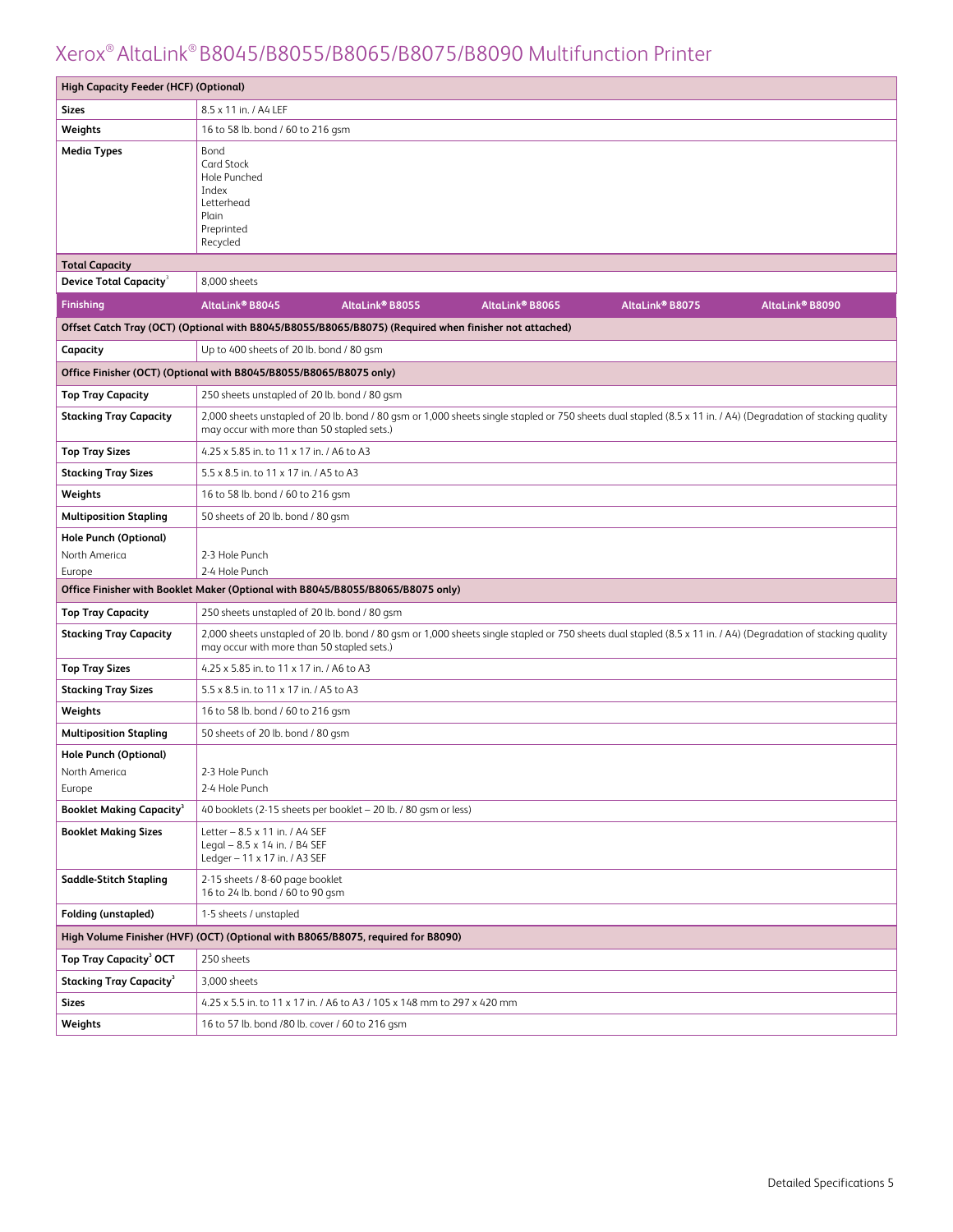|                                                         | High Volume Finisher (HVF) (Optional with B8065/B8075, required for B8090)                                                                                                                                                                                                                                                                                                                                                                              |                 |                 |                 |  |
|---------------------------------------------------------|---------------------------------------------------------------------------------------------------------------------------------------------------------------------------------------------------------------------------------------------------------------------------------------------------------------------------------------------------------------------------------------------------------------------------------------------------------|-----------------|-----------------|-----------------|--|
| Stapling <sup>3</sup>                                   | 100 sheets<br>Single (any corner), dual, front, rear, SEF and 4-stitch                                                                                                                                                                                                                                                                                                                                                                                  |                 |                 |                 |  |
| <b>Hole Punch (Optional)</b><br>North America<br>Europe | 3-hole punch<br>2-hole Legal punch<br>2-hole punch<br>4-hole punch and 4-hole "Swedish" punch                                                                                                                                                                                                                                                                                                                                                           |                 |                 |                 |  |
|                                                         | High Volume Finisher with Booklet Maker (Optional with B8065/B8075/B8090)                                                                                                                                                                                                                                                                                                                                                                               |                 |                 |                 |  |
| Top Tray Capacity <sup>3</sup>                          | 250 sheets                                                                                                                                                                                                                                                                                                                                                                                                                                              |                 |                 |                 |  |
| <b>Stacking Tray Capacity<sup>3</sup></b>               | 3,000 sheets                                                                                                                                                                                                                                                                                                                                                                                                                                            |                 |                 |                 |  |
| <b>Sizes</b>                                            | 4.25 x 5.5 in. to 11 x 17 in. / A6 to A3 / 105 x 148 mm to 297 x 420 mm                                                                                                                                                                                                                                                                                                                                                                                 |                 |                 |                 |  |
| Weights                                                 | 16 to 57 lb. bond / 80 lb. cover / 60 to 216 gsm                                                                                                                                                                                                                                                                                                                                                                                                        |                 |                 |                 |  |
| Stapling <sup>3</sup>                                   | 100 sheets<br>Single (any corner), dual, front, rear, SEF and 4-stitch                                                                                                                                                                                                                                                                                                                                                                                  |                 |                 |                 |  |
| <b>Hole Punch (Optional)</b><br>North America<br>Europe | 3-hole punch<br>2-hole Legal punch<br>2-hole punch<br>4-hole punch and 4-hole "Swedish" punch                                                                                                                                                                                                                                                                                                                                                           |                 |                 |                 |  |
| <b>Booklet Making Capacity<sup>3</sup></b>              | Tray stop up: 30 booklets (1-15 sheets per booklet)<br>Tray stop down: Unlimited                                                                                                                                                                                                                                                                                                                                                                        |                 |                 |                 |  |
| <b>Booklet Making Sizes</b>                             | Letter - 8.5 x 11 in. / A4 / 210 x 297 mm<br>Legal - 8.5 x 14 in. / 216 x 356 mm<br>Ledger - 11 x 17 in. / A3 / 297 x 420 mm                                                                                                                                                                                                                                                                                                                            |                 |                 |                 |  |
| <b>Booklet Maker Weights</b>                            | 16 to 57 lb. bond / 80 lb. cover / 60 to 216 gsm                                                                                                                                                                                                                                                                                                                                                                                                        |                 |                 |                 |  |
| Saddle-Stitch Stapling <sup>3</sup>                     | Saddle-Stitch (2-15 sheets / 8-60 page booklet)                                                                                                                                                                                                                                                                                                                                                                                                         |                 |                 |                 |  |
| Folding                                                 | V-folding (1-5 sheets / unstapled)                                                                                                                                                                                                                                                                                                                                                                                                                      |                 |                 |                 |  |
| Convenience Stapler (Includes Left Hand Shelf)          |                                                                                                                                                                                                                                                                                                                                                                                                                                                         |                 |                 |                 |  |
| Capacity <sup>3</sup>                                   | 50-sheet stapling<br>5,000 staples<br>Requires separate power outlet                                                                                                                                                                                                                                                                                                                                                                                    |                 |                 |                 |  |
| Copy                                                    | AltaLink® B8045<br>AltaLink® B8055                                                                                                                                                                                                                                                                                                                                                                                                                      | AltaLink® B8065 | AltaLink® B8075 | AltaLink® B8090 |  |
| <b>First-Copy-Out Time</b>                              | As fast as 3.8 seconds from the Platen / 7.4 seconds<br>As fast as 3.3 seconds from the<br>As fast as 2.9 seconds from the<br>As fast as 4.9 seconds from the<br>Platen / 7.2 seconds from the<br>Platen / 6.9 seconds from the<br>Platen / 8.7 seconds from the<br>from the Duplex Automatic Document Feeder<br><b>Duplex Automatic Document</b><br><b>Duplex Automatic Document</b><br><b>Duplex Automatic Document</b><br>Feeder<br>Feeder<br>Feeder |                 |                 |                 |  |
| Sides (input: output)                                   | 1-1, 1-2, 2-2, 2-1                                                                                                                                                                                                                                                                                                                                                                                                                                      |                 |                 |                 |  |
| Quantity                                                | 1 to 9,999                                                                                                                                                                                                                                                                                                                                                                                                                                              |                 |                 |                 |  |
| Resolution(max)                                         | Up to 600 x 600 dpi                                                                                                                                                                                                                                                                                                                                                                                                                                     |                 |                 |                 |  |
| <b>Reduction/Enlargement</b>                            | Variable zoom from 25% to 400% in 1% increments.                                                                                                                                                                                                                                                                                                                                                                                                        |                 |                 |                 |  |
| Concurrency                                             | Program-ahead to allow job to be initiated while initial job is processed (Copy, Print, Fax and Scan)                                                                                                                                                                                                                                                                                                                                                   |                 |                 |                 |  |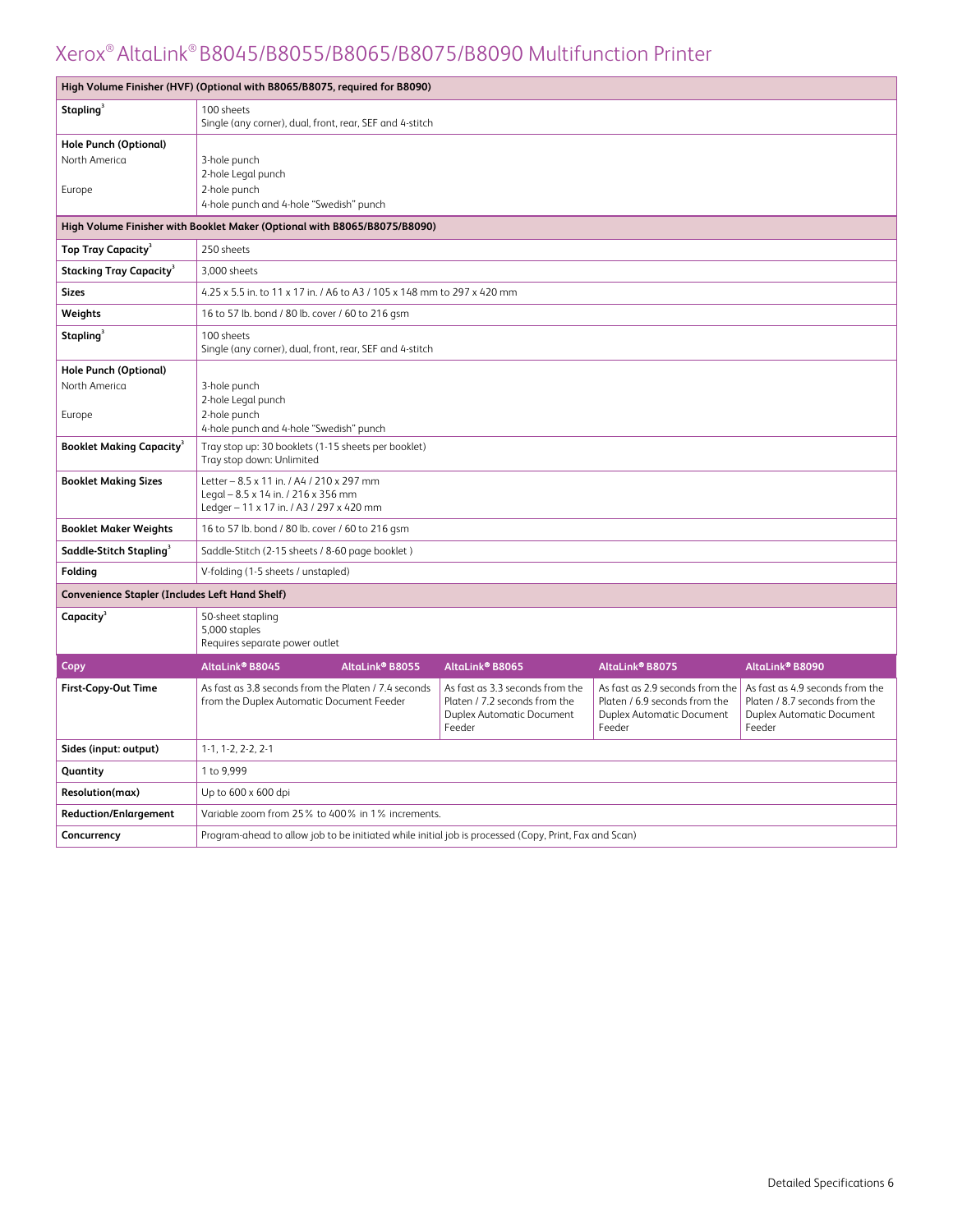| Copy                                             | AltaLink® B8045                                                                                                                                                                                                                                                                                                                                                                                                                                                                                                                                                                                                                                                                                                                                                                                                                                                                            | AltaLink® B8055             | AltaLink® B8065                                                                                           | AltaLink® B8075                                                                                                                    | AltaLink® B8090                                                                                                                                                                                                                                                                                                         |
|--------------------------------------------------|--------------------------------------------------------------------------------------------------------------------------------------------------------------------------------------------------------------------------------------------------------------------------------------------------------------------------------------------------------------------------------------------------------------------------------------------------------------------------------------------------------------------------------------------------------------------------------------------------------------------------------------------------------------------------------------------------------------------------------------------------------------------------------------------------------------------------------------------------------------------------------------------|-----------------------------|-----------------------------------------------------------------------------------------------------------|------------------------------------------------------------------------------------------------------------------------------------|-------------------------------------------------------------------------------------------------------------------------------------------------------------------------------------------------------------------------------------------------------------------------------------------------------------------------|
| <b>Copy Features</b>                             | Annotation and Bates <sup>™</sup> stamping (with color capability and font size adjustment)<br><b>Authentication for Services</b><br>Auto Paper Select<br>Auto Reduction & Enlargement to fit selected paper size<br>Auto Tray Switching<br>Automatic 2-sided / Duplex<br>Booklet Creation (requires finishing option)<br>Collation<br>Covers (Front only, front and back, back only, printed inside and out: Blank or Printed)<br>Dividers (blank)<br><b>Edge Erase</b><br>Features Help (Intuitive text and graphic descriptions)<br><b>ID Card Copy</b><br>Image Quality Adjustments<br>Image Shift (with Auto Center option)<br>Invert Image (negative or mirror image)<br>Large Job Interrupt<br>Multi-up (up to 15 columns by 15 rows)<br>Sample Set<br>Save Job Settings<br>Stapling (requires optional Finisher)<br>Transparencies                                                 |                             |                                                                                                           | Build Job: (Enables page-level programming and also lets you proof each section or delete last section as the job is built)        |                                                                                                                                                                                                                                                                                                                         |
| Xerox <sup>®</sup> Copier Assistant <sup>®</sup> |                                                                                                                                                                                                                                                                                                                                                                                                                                                                                                                                                                                                                                                                                                                                                                                                                                                                                            |                             | 508-compliant. For more information or to download Xerox® Copier Assistant for free, visit www.xerox.com. |                                                                                                                                    | Xerox® Copier Assistant® Software provides a PC-based alternative to the user interface touchscreen. Used in conjunction with a customer-supplied PC attached<br>via the USB port, this software supports text-to-speech, screen magnification and easy PC keyboard access to basic and advanced copy features. Section |
| <b>Print</b>                                     | AltaLink® B8045                                                                                                                                                                                                                                                                                                                                                                                                                                                                                                                                                                                                                                                                                                                                                                                                                                                                            | AltaLink <sup>®</sup> B8055 | AltaLink <sup>®</sup> B8065                                                                               | AltaLink® B8075                                                                                                                    | AltaLink® B8090                                                                                                                                                                                                                                                                                                         |
| <b>First-Page-Out Time</b>                       | As fast as 3.9 seconds                                                                                                                                                                                                                                                                                                                                                                                                                                                                                                                                                                                                                                                                                                                                                                                                                                                                     |                             | As fast as 4.9 seconds                                                                                    |                                                                                                                                    |                                                                                                                                                                                                                                                                                                                         |
| Resolution                                       | Up to 1200 x 1200, 256 shades of gray                                                                                                                                                                                                                                                                                                                                                                                                                                                                                                                                                                                                                                                                                                                                                                                                                                                      |                             |                                                                                                           |                                                                                                                                    |                                                                                                                                                                                                                                                                                                                         |
| <b>Print Features</b>                            | <b>Application Defaults</b><br>Banner Sheet Enable / Disable<br><b>Bi-directional Real-time Status</b><br>Cover Selection<br>Delay Print (specific time)<br><b>User Permissions</b><br>Image Options (High Resolution, Standard, Toner Saver)<br><b>Duplex Printing Default</b><br>LAN Fax (requires optional Fax Kit)<br>Job Monitoring (Client or Local User Interface)<br>Watermark (predefined and custom)<br>N-up (up to 16 pages per sheet)<br>Booklet Layout<br>Finishing (requires a finisher option)<br>Fit to New Paper Size<br>Hold All Jobs<br>Paper Selection by Attribute<br>Print Around Enable / Disable<br>Sample Set<br>Saved Job<br>Secure Print with Timed Deletion<br>Skip Blank Pages<br>Special Pages (exception page programming: covers, inserts, exception pages)<br>Store and Recall Driver Settings<br>Stored Jobs Deletion<br>Two-sided Printing (as default) |                             | Job Identification (Print ID or Banner, Print ID in margins on first page only or all pages)              | Sustainability Features (Xerox® Earth Smart Settings, Duplex, N-up, Turn-off Banner and Print ID, Smart Sample Set, Hold All Jobs) |                                                                                                                                                                                                                                                                                                                         |
| <b>Print from USB</b>                            | Allows printing multiple print ready files in single operation<br>Above allows for walk-up<br>Allows walk-up printing from Type A USB port on front panel<br>Supports direct printing from computer via Type B USB port<br>Supported file formats: PDF, JPEG, TXT, PS, XPS4, PCL                                                                                                                                                                                                                                                                                                                                                                                                                                                                                                                                                                                                           |                             |                                                                                                           |                                                                                                                                    |                                                                                                                                                                                                                                                                                                                         |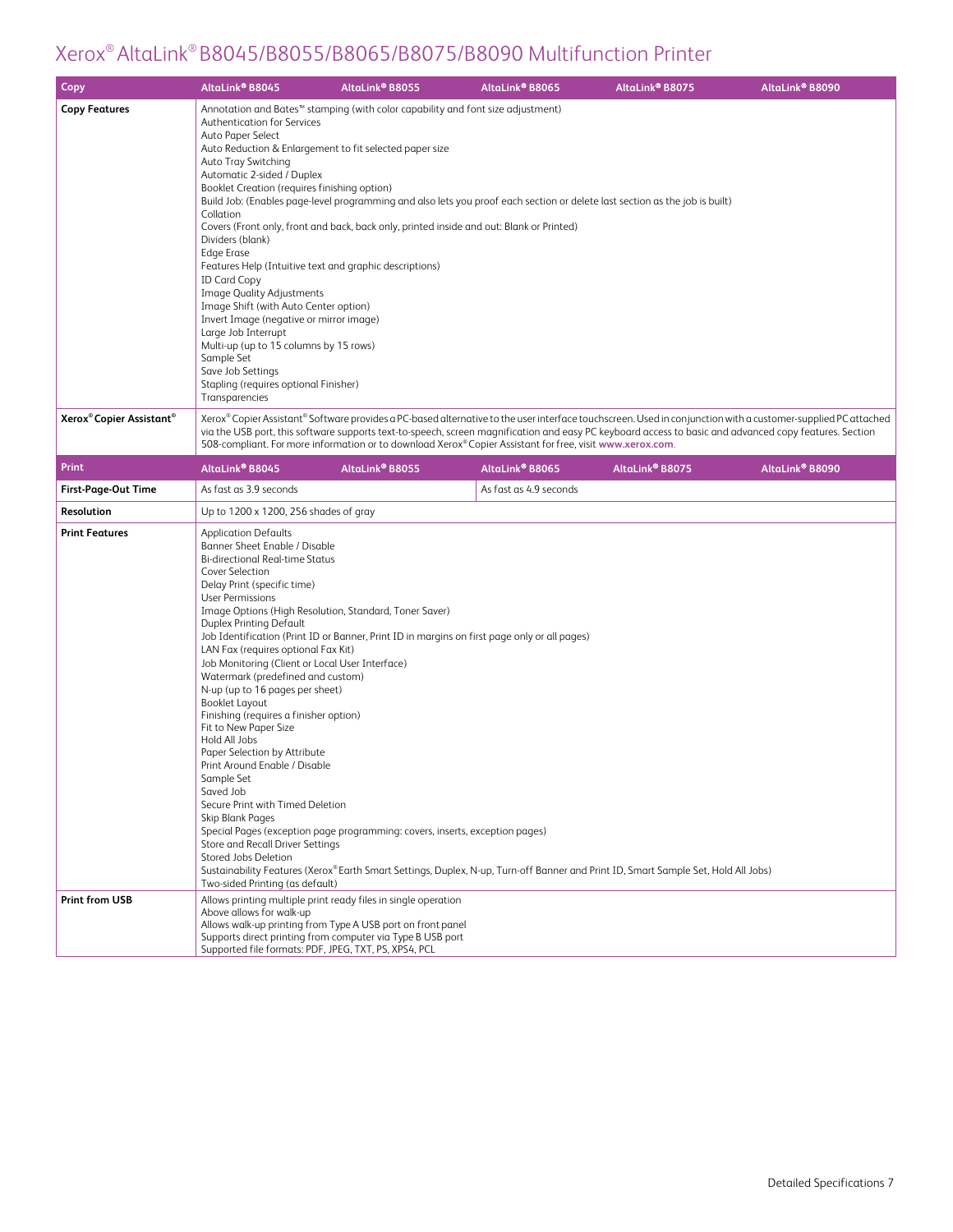|                                                          | Windows 7 (32- and 64-bit)                                                                                                                                                                                                                                                                                                                                                                                                                                                                                                    |  |  |  |  |
|----------------------------------------------------------|-------------------------------------------------------------------------------------------------------------------------------------------------------------------------------------------------------------------------------------------------------------------------------------------------------------------------------------------------------------------------------------------------------------------------------------------------------------------------------------------------------------------------------|--|--|--|--|
| <b>Operating Systems</b><br><b>Print</b>                 | Windows 8 (32- and 64-bit)<br>Windows 8.1 (32- and 64-bit)<br>Windows 10 (32- and 64-bit)<br>Windows 10 S (32- and 64-bit)<br>Windows Server 2008 SP2 (32- and 64-bit)<br>Windows Server 2008 R2 (64-bit)<br>Windows Server 2012 (64-bit)<br>Windows Server 2012 R2 (64-bit)<br>Windows Server 2016 (64-bit)<br>Windows Server 2019 (64-bit)<br>Mac OS 10.12<br>Mac OS 10.13<br>Mac OS 10.14<br><b>Ubuntu®</b><br>Fedora Core®<br>AltaLink® B8045<br>AltaLink® B8055<br>AltaLink® B8065<br>AltaLink® B8075<br>AltaLink® B8090 |  |  |  |  |
| <b>Network Protocols</b>                                 | TCP/IP: HTTP/HTTPS, Internet Printing Protocol, LPR/LPD, Raw Socket Printing/Port 9100, IPv4/IPv6, WSD                                                                                                                                                                                                                                                                                                                                                                                                                        |  |  |  |  |
|                                                          | ThinPrint <sup>®</sup><br>Airprint®<br>Mopria <sup>®</sup><br>Google Cloud Print<br>Bonjour <sup>®</sup><br>IP <sub>v</sub> 6<br>Secure FTP<br>Most protocols not in use can be disabled                                                                                                                                                                                                                                                                                                                                      |  |  |  |  |
| <b>Administrative Protocols</b>                          | DHCP, BOOTP, SNMP, SLP®v2, HTTP, HTTPS, DHCP Autonet, NTP, TLS, SMB, SMTP/POP3, WSD, LDAP, Multicast DNS                                                                                                                                                                                                                                                                                                                                                                                                                      |  |  |  |  |
| <b>Font Capability</b>                                   | PCL: 93 scalable fonts, line printer and bitmap font (including Cyrillic font support) PostScript 3: 173 Type 1 fonts, 2 Multiple Master fonts                                                                                                                                                                                                                                                                                                                                                                                |  |  |  |  |
| Xerox <sup>®</sup> Mobile Express<br>Driver <sup>®</sup> | Makes it easy for mobile users to find, use and manage Xerox® and non-Xerox® devices in every new location. Plug into a new network, and Mobile Express<br>Driver automatically discovers available printers and provides status and capability information. Save a list of "favorite" printers for each location, store<br>application print settings for use on any printer in any network, and greatly reduce mobile support calls to IT.                                                                                  |  |  |  |  |
| Xerox® Global Print Driver®                              | A truly universal print driver that lets IT administrators install, upgrade and manage Xerox® and non-Xerox® devices from a single driver. It provides a consistent,<br>easy-to-use interface for end-users, reducing the number of support calls, and simplifying print services management.                                                                                                                                                                                                                                 |  |  |  |  |
| Xerox <sup>®</sup> Pull Print Driver                     | Makes it easy for IT managers to qualify, deploy and manage all print devices using a single driver in a Pull Print environment. Uses a single queue and single<br>driver. The Xerox® Pull Print Driver extends convenience across a broad range of printing assets. IT administrators no longer need to manage and configure<br>multiple drivers. Used in conjunction with Equitrac Office®, Ysoft® SafeQ®, Pharos® and others.                                                                                              |  |  |  |  |
|                                                          | Unified Address Book for Fax, Internet Fax, Email and Scan to                                                                                                                                                                                                                                                                                                                                                                                                                                                                 |  |  |  |  |
| <b>Features</b>                                          | Services supported: Fax, Internet Fax, Email, Scan to<br>Maximum contacts: 5,000<br>Contacts: Supports 1 or more destinations<br>Favorites for quick access of all services supported                                                                                                                                                                                                                                                                                                                                         |  |  |  |  |
| Scan                                                     | AltaLink® B8045<br>AltaLink® B8055<br>AltaLink® B8065<br>AltaLink® B8075<br>AltaLink <sup>®</sup> B8090                                                                                                                                                                                                                                                                                                                                                                                                                       |  |  |  |  |
| Concurrency                                              | Scan while the system is printing, copying, or while it is transferring scan to network or fax jobs (priority is for return of scanned originals and printing concurrent<br>jobs)                                                                                                                                                                                                                                                                                                                                             |  |  |  |  |
| <b>Input Speed</b>                                       | Up to 140 images per minute (ipm) (simplex) color<br>Up to 200 ipm (duplex) black-and-white                                                                                                                                                                                                                                                                                                                                                                                                                                   |  |  |  |  |
| Resolution                                               | 72 x 72 dpi to 600 x 600 dpi                                                                                                                                                                                                                                                                                                                                                                                                                                                                                                  |  |  |  |  |
| <b>Bit Depth</b>                                         | 1-bit (black-and-white), 8-bit (grayscale), 24-bit (color)                                                                                                                                                                                                                                                                                                                                                                                                                                                                    |  |  |  |  |
| Maximum Scan Area                                        | $11 \times 17$ in. / A3                                                                                                                                                                                                                                                                                                                                                                                                                                                                                                       |  |  |  |  |
| <b>Scan Template</b><br>Management                       | Support 250 scan templates<br>Create Xerox® CentreWare®IS scan templates and share via device cloning to other multifunction printers Confirmation sheet options                                                                                                                                                                                                                                                                                                                                                              |  |  |  |  |
| <b>Network Filing Protocol</b>                           | sFTP, FTP, SMB, HTTP, HTTPS                                                                                                                                                                                                                                                                                                                                                                                                                                                                                                   |  |  |  |  |
| <b>File Compression</b>                                  | Color TIFF (TIFF 6.0 or TTN2 with JPEG, LZW)<br>Black-and-white TIFF (G3MH, G4 MMR compression - single or multiple pages)<br>Searchable PDF/OCR and PDF/A-1b (MRC, JPEG, G3 MH, G4 MMR, JBIG 2 Huffman, JBIG Arithmetic Compression, Deflate (for Black-and-white and within<br>MRC)) JPEG, XPS, Encrypted / Password Protocol PDF (Email, Scan to and workflow scanning apps) Linearized PDF / PDF/A                                                                                                                        |  |  |  |  |
| <b>Document Management</b><br>Fields (Metadata)          | Features only available in Network Scan to File Templates:<br>. 1 to 6 user programmable metadata fields per network scan to file templates and unlimited fields within the template - Metadata field consists of field<br>name, default value and other configurations<br>• Customized fields viewed on user interface for variable data input                                                                                                                                                                               |  |  |  |  |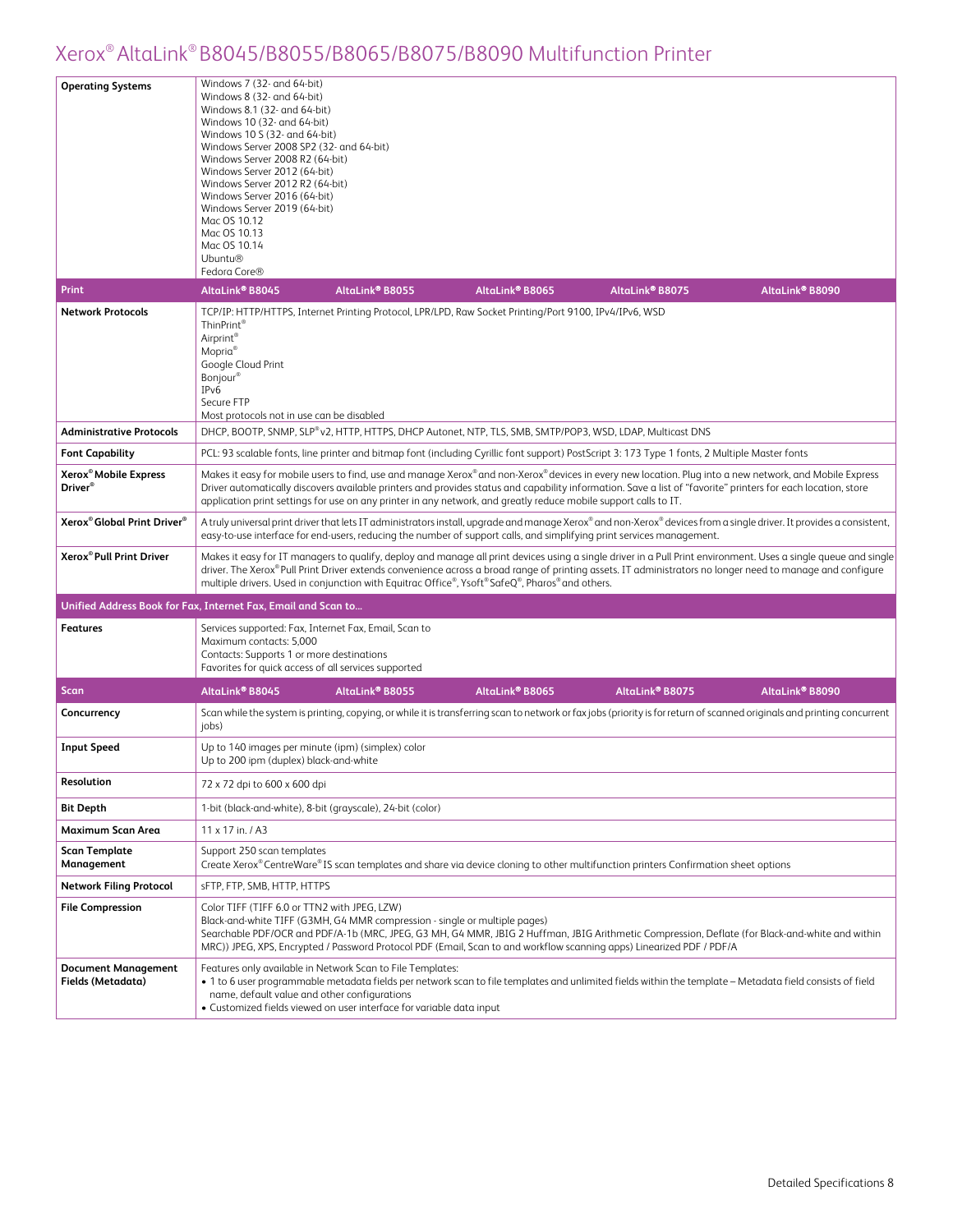| <b>Scan Features</b>                                 | <b>Mixed Size Originals</b><br>Scan Build Job<br>Compression Quality / File Size Control<br>Original Type (Photo and Text, Photo, Text, Map, Newspaper / Magazine)<br>Auto Background and Shadow Suppression<br>Size for Size (for mixed size originals)<br>TWAIN Support / WIA 2.0 Support<br><b>Bound Originals</b><br>Edge Erase<br>Reduction/Enlargement<br>1-Touch Scan buttons (up to 10)                                                                                                                                                                                                                                                                                                                                                                                                                                                                                                                                                                                                                                                                                                                                                                                                                                                                                                                                                                                                                                                                                                                                                                                                                                                                                                                                                                                                                                                                                                                                                                                                                                                                                                                                                                                                                                                                                                                            |
|------------------------------------------------------|----------------------------------------------------------------------------------------------------------------------------------------------------------------------------------------------------------------------------------------------------------------------------------------------------------------------------------------------------------------------------------------------------------------------------------------------------------------------------------------------------------------------------------------------------------------------------------------------------------------------------------------------------------------------------------------------------------------------------------------------------------------------------------------------------------------------------------------------------------------------------------------------------------------------------------------------------------------------------------------------------------------------------------------------------------------------------------------------------------------------------------------------------------------------------------------------------------------------------------------------------------------------------------------------------------------------------------------------------------------------------------------------------------------------------------------------------------------------------------------------------------------------------------------------------------------------------------------------------------------------------------------------------------------------------------------------------------------------------------------------------------------------------------------------------------------------------------------------------------------------------------------------------------------------------------------------------------------------------------------------------------------------------------------------------------------------------------------------------------------------------------------------------------------------------------------------------------------------------------------------------------------------------------------------------------------------------|
| <b>Scan to Email (Standard)</b>                      |                                                                                                                                                                                                                                                                                                                                                                                                                                                                                                                                                                                                                                                                                                                                                                                                                                                                                                                                                                                                                                                                                                                                                                                                                                                                                                                                                                                                                                                                                                                                                                                                                                                                                                                                                                                                                                                                                                                                                                                                                                                                                                                                                                                                                                                                                                                            |
| <b>Scan Features</b>                                 | • Email signatures (6 lines each of 128 character max), email message body (user configurable), email CentreWare IS confirmation sheet options<br>• Scan to Email S/MIME Encryption<br>• Email signing (requires Smart Card option)<br>• Auto send to self                                                                                                                                                                                                                                                                                                                                                                                                                                                                                                                                                                                                                                                                                                                                                                                                                                                                                                                                                                                                                                                                                                                                                                                                                                                                                                                                                                                                                                                                                                                                                                                                                                                                                                                                                                                                                                                                                                                                                                                                                                                                 |
| <b>Directory Access</b>                              | Address list via LDAP (Windows Active Directory, Exchange, Notes, Domino) Downloaded address list (comma-separated file format)                                                                                                                                                                                                                                                                                                                                                                                                                                                                                                                                                                                                                                                                                                                                                                                                                                                                                                                                                                                                                                                                                                                                                                                                                                                                                                                                                                                                                                                                                                                                                                                                                                                                                                                                                                                                                                                                                                                                                                                                                                                                                                                                                                                            |
| Scan to (Standard)                                   |                                                                                                                                                                                                                                                                                                                                                                                                                                                                                                                                                                                                                                                                                                                                                                                                                                                                                                                                                                                                                                                                                                                                                                                                                                                                                                                                                                                                                                                                                                                                                                                                                                                                                                                                                                                                                                                                                                                                                                                                                                                                                                                                                                                                                                                                                                                            |
| <b>Features</b>                                      | Scan to USB<br>Scan to Network Folder (uses Unified Address Book entries)<br>Scan to Home<br>Scan to Network<br>Scan to Email<br>Scan to PC/Server Client (SMB or FTP)<br>Scan to Mailbox<br>Scan to Secure FTP and HTTPS                                                                                                                                                                                                                                                                                                                                                                                                                                                                                                                                                                                                                                                                                                                                                                                                                                                                                                                                                                                                                                                                                                                                                                                                                                                                                                                                                                                                                                                                                                                                                                                                                                                                                                                                                                                                                                                                                                                                                                                                                                                                                                  |
| <b>Workflow Scanning (Optional)</b>                  |                                                                                                                                                                                                                                                                                                                                                                                                                                                                                                                                                                                                                                                                                                                                                                                                                                                                                                                                                                                                                                                                                                                                                                                                                                                                                                                                                                                                                                                                                                                                                                                                                                                                                                                                                                                                                                                                                                                                                                                                                                                                                                                                                                                                                                                                                                                            |
| <b>Scanning Software</b>                             | Autostore v7<br>ecopy ShareScan v5.2<br>eCopy ScanStation v5.2                                                                                                                                                                                                                                                                                                                                                                                                                                                                                                                                                                                                                                                                                                                                                                                                                                                                                                                                                                                                                                                                                                                                                                                                                                                                                                                                                                                                                                                                                                                                                                                                                                                                                                                                                                                                                                                                                                                                                                                                                                                                                                                                                                                                                                                             |
| <b>Scanning Apps and Xerox</b><br><b>App Gallery</b> | Scan to/from: Dropbox <sup>™</sup> , Google Drive™, Microsoft <sup>®</sup> OneDrive®, Microsoft Office 365™ and Box® See the full list of apps available in the App Gallery:<br>www.xerox.com/AppGallery.                                                                                                                                                                                                                                                                                                                                                                                                                                                                                                                                                                                                                                                                                                                                                                                                                                                                                                                                                                                                                                                                                                                                                                                                                                                                                                                                                                                                                                                                                                                                                                                                                                                                                                                                                                                                                                                                                                                                                                                                                                                                                                                  |
| <b>Security</b>                                      | AltaLink <sup>®</sup> B8045<br>AltaLink <sup>®</sup> B8055<br>AltaLink <sup>®</sup> B8065<br>AltaLink <sup>®</sup> B8075<br>AltaLink <sup>®</sup> B8090                                                                                                                                                                                                                                                                                                                                                                                                                                                                                                                                                                                                                                                                                                                                                                                                                                                                                                                                                                                                                                                                                                                                                                                                                                                                                                                                                                                                                                                                                                                                                                                                                                                                                                                                                                                                                                                                                                                                                                                                                                                                                                                                                                    |
| Xerox <sup>®</sup> Integrated RFID                   | • Expanded Authentication<br>- Network authentication to access device and/or device services via Kerberos (UNIX / Windows Server 2008), SMB (Windows Server 2008), NDS, LDAP<br>authentication<br>- Local Authentication (internal database)<br>- Smart Card authentication - 144k CAC / PIV Card Support (2048 bit certificate key) / .NET<br>- Secure Data<br>- Digitally signed Email (when using Smart Card authentication)<br>- Encrypted Scan to Email<br>- Encrypted / Password Protected PDF (when using Email and Network Scan Templates only)<br>- Encrypted and authentication to SMTP server for Scan to Email<br>- Secure Print (up to 10 digit PIN or Network Authentication)<br>- Immediate Image Overwrite / Securely delete jobs using approved algorithms<br>- On Demand Image Overwrite (Scheduled, Manual), includes sanitation of unused area of disk<br>$-$ FIPS 140-2<br>- 256 bit Hard Disk Encryption<br>- TLS, IPPS, HTTPS, SFTP, SNMPv3<br>• Expanded Authorization<br>- SA access based on network credentials<br>- Authorization per user per service<br>- User Permissions required to access Print and Print Features (e.g., time restrictions) reflects in the print driver<br>- Secure Network Access<br>• Configuration Watchdog (Monitor and remediate 8 security setting:<br>- Scan to USB Enable / Disable<br>- Print from USB Enable / Disable<br>- Front USB Port Enable / Disable<br>- Audit Log Enable / Disable<br>- User Data Encryption<br>- Immediate Job Overwrite Enable / Disable<br>- Scheduled Image Overwrite Enable / Disable<br>- McAfee® Advanced Security (Embedded Control) Enable / Disable<br>• IP Filter, IPsec, IPv6, TLS v1.0, v1.2, SNMPv3, HTTPs, 802.1X, Device Security, SFTP<br>• McAfee®Embedded Control (whitelisting), McAfee Integrity Control (optional), Port disablement including USB ports, Audit Log, Hide Print Job Names<br>• Common Criteria Certification ISO 15408 (certified NIAP HCD_PP v1.0)<br>• Cisco® Identity Services Engine (ISE) compatible<br>. Full system Common Criteria certified by NIAP under HD Protection Profile for Hardcopy Devices v1.0 (HCD-PP v1.0)<br>Integrated support for most industry security cards providing additional security with embedded multifunction printers card readers in the multifunction |
| <b>Card Reader E1.0</b>                              | printers panel.                                                                                                                                                                                                                                                                                                                                                                                                                                                                                                                                                                                                                                                                                                                                                                                                                                                                                                                                                                                                                                                                                                                                                                                                                                                                                                                                                                                                                                                                                                                                                                                                                                                                                                                                                                                                                                                                                                                                                                                                                                                                                                                                                                                                                                                                                                            |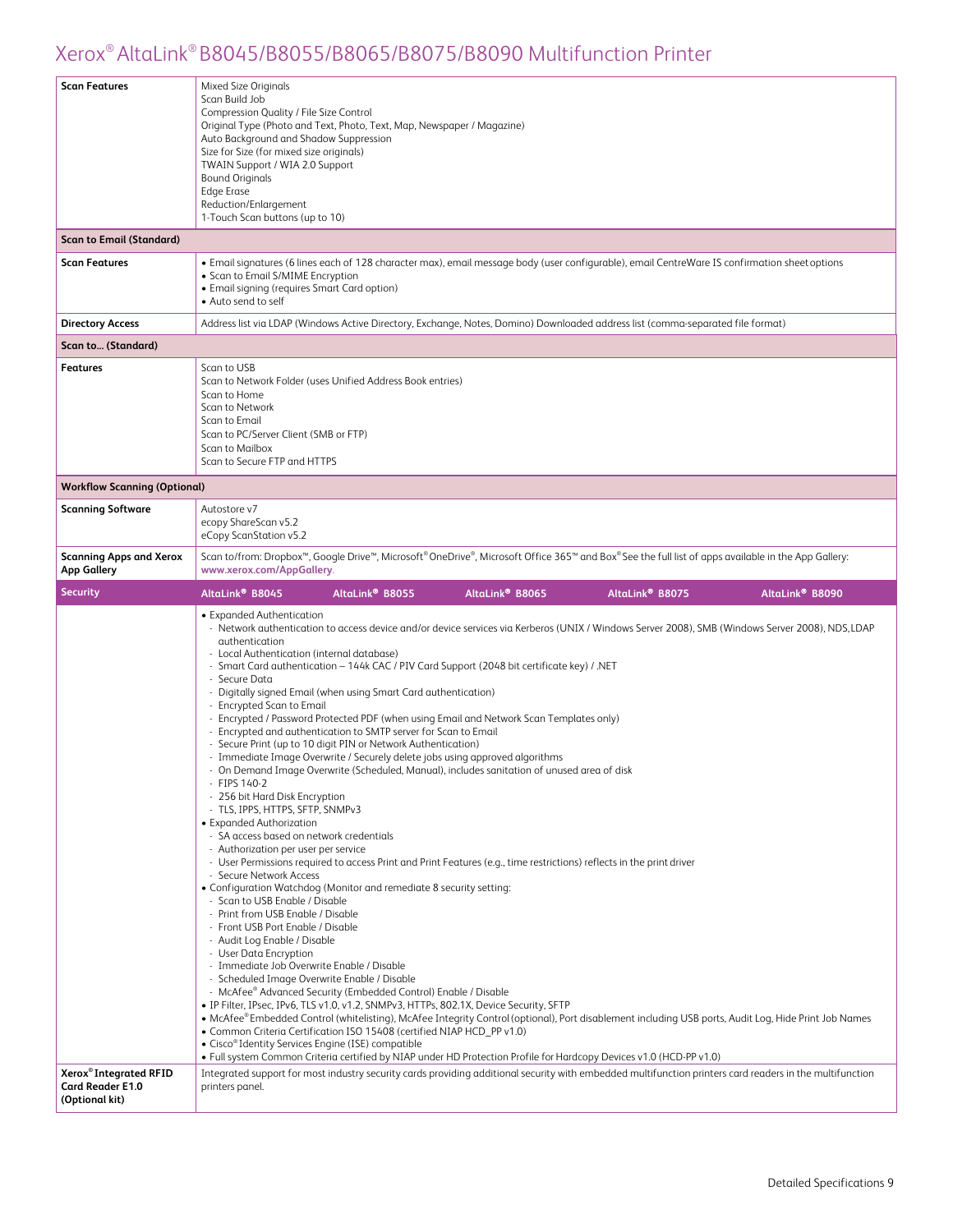| Fax                                | AltaLink <sup>®</sup> B8045                                                                                                                                                                                                                                                                                   | AltaLink <sup>®</sup> B8055                                                | AltaLink® B8065                                                                                                                                                                                                     | AltaLink <sup>®</sup> B8075                                                                                                                              | AltaLink® B8090 |  |  |
|------------------------------------|---------------------------------------------------------------------------------------------------------------------------------------------------------------------------------------------------------------------------------------------------------------------------------------------------------------|----------------------------------------------------------------------------|---------------------------------------------------------------------------------------------------------------------------------------------------------------------------------------------------------------------|----------------------------------------------------------------------------------------------------------------------------------------------------------|-----------------|--|--|
| <b>Network Server Fax Features</b> |                                                                                                                                                                                                                                                                                                               |                                                                            |                                                                                                                                                                                                                     |                                                                                                                                                          |                 |  |  |
| Compatibility                      |                                                                                                                                                                                                                                                                                                               | ITU (CCITT) group 3; Various Xerox Business Innovation Partner Solutions   |                                                                                                                                                                                                                     |                                                                                                                                                          |                 |  |  |
| Maximum Scan Area                  | 11 x 17 in. / A3                                                                                                                                                                                                                                                                                              |                                                                            |                                                                                                                                                                                                                     |                                                                                                                                                          |                 |  |  |
| <b>Send Features</b>               | Add to Send List (200 numbers maximum)                                                                                                                                                                                                                                                                        | One- or Two-sided Scanning (up to 11 x 17 in. / A3)                        | Build Job, Favorites, Delay Send (specific time) Original Type (photo, text or photo and text)                                                                                                                      |                                                                                                                                                          |                 |  |  |
| <b>Print Fax Features</b>          | One- or Two-sided Printing, Staple, Secure Print                                                                                                                                                                                                                                                              |                                                                            |                                                                                                                                                                                                                     |                                                                                                                                                          |                 |  |  |
| <b>Transmission Resolution</b>     | Superfine: 400 x 200 dpi (Scan at 600 x 600 dpi)<br>Fine: 200 x 200 dpi<br>Standard: 200 x 100 dpi                                                                                                                                                                                                            |                                                                            |                                                                                                                                                                                                                     |                                                                                                                                                          |                 |  |  |
| <b>Internet Fax Features</b>       |                                                                                                                                                                                                                                                                                                               |                                                                            |                                                                                                                                                                                                                     |                                                                                                                                                          |                 |  |  |
| Compatibility                      |                                                                                                                                                                                                                                                                                                               |                                                                            | Direct print-ready document transmission to remote internet fax machines or email clients (SMTP)<br>Reception and automatic printout of documents sent via email from remote internet fax machines or email clients |                                                                                                                                                          |                 |  |  |
| <b>Directory Access</b>            | Utilizes the Unified Address Book                                                                                                                                                                                                                                                                             |                                                                            |                                                                                                                                                                                                                     |                                                                                                                                                          |                 |  |  |
| Send/Receive                       | <b>Send:</b> Multi-page TIFF, PDF, PDF/A                                                                                                                                                                                                                                                                      | Receive: TIFF, MTIFF, PDF, PDF/A, PS, Text, PCL, PRN, JPEG                 |                                                                                                                                                                                                                     |                                                                                                                                                          |                 |  |  |
| Resolution                         |                                                                                                                                                                                                                                                                                                               | 72 x 72 dpi to 600 x 600 dpi, Bit Depth: 1-bit (black-and-white)           |                                                                                                                                                                                                                     |                                                                                                                                                          |                 |  |  |
| <b>Network Protocols</b>           | SMTP (send), POP3 (receive)                                                                                                                                                                                                                                                                                   |                                                                            |                                                                                                                                                                                                                     |                                                                                                                                                          |                 |  |  |
| Compliance                         | ITU-T T.37 compliant                                                                                                                                                                                                                                                                                          |                                                                            |                                                                                                                                                                                                                     |                                                                                                                                                          |                 |  |  |
| <b>Walk-up Fax Features</b>        |                                                                                                                                                                                                                                                                                                               |                                                                            |                                                                                                                                                                                                                     |                                                                                                                                                          |                 |  |  |
| Speed / Modems                     | utilizing T38 (optional)                                                                                                                                                                                                                                                                                      |                                                                            |                                                                                                                                                                                                                     | One or Two V.34 modems: 33,600 bps. Less than 4 seconds per page transmission time ATA analog terminal adapter                                           |                 |  |  |
| <b>Compression / Speed</b>         | MH/G3, MR/G3, MMR/SG3, JBIG/SG3                                                                                                                                                                                                                                                                               |                                                                            |                                                                                                                                                                                                                     |                                                                                                                                                          |                 |  |  |
| Resolution                         | <b>Walkup Send:</b><br>Standard: 200 x 100 dpi<br>Fine: 200 x 200 dpi Superfine: 600 x 600 dpi<br><b>Receive:</b> Accepts all sizes                                                                                                                                                                           |                                                                            |                                                                                                                                                                                                                     |                                                                                                                                                          |                 |  |  |
| <b>Fax Send Features</b>           | LAN Fax (fax from print driver)<br>Auto Fax Transmission Reduction<br>Page-by-page Job Status at the Machine<br>Delay Start, Build Job, Favorites<br>Automatic Memory Resend<br><b>Automatic Cover Sheets</b><br>PSTN Fax<br>Batch Send (up to memory capacity)<br>Device Address Book (up to 1,000 contacts) |                                                                            |                                                                                                                                                                                                                     |                                                                                                                                                          |                 |  |  |
| <b>Fax Receive Features</b>        | One- or Two-sided Printing<br><b>Stapled or Unstapled</b><br>Output Tray Selection<br>Up to 200 Password Protected Mailboxes<br>Secure Receive<br>Receive Timestamp<br>Auto Answer Delay<br>1-Touch Convenience                                                                                               | Receive Print Mode - Manual (size, margin, stock, header) / Auto           |                                                                                                                                                                                                                     |                                                                                                                                                          |                 |  |  |
| <b>Fax Forward</b>                 | Forward to Email or SMB<br>Location Fax Forward on<br>Receive Only                                                                                                                                                                                                                                            |                                                                            |                                                                                                                                                                                                                     |                                                                                                                                                          |                 |  |  |
| <b>Fax Reports</b>                 | Report                                                                                                                                                                                                                                                                                                        |                                                                            |                                                                                                                                                                                                                     | Activity, Dial Directory, Group Directory, Transmission Confirmation, Pending Fax, Options Report, On Demand Overwrite Report, Mailbox Report, Broadcast |                 |  |  |
| <b>Directory Access</b>            | Utilizes the Unified Address Book<br>Group fax available                                                                                                                                                                                                                                                      |                                                                            |                                                                                                                                                                                                                     |                                                                                                                                                          |                 |  |  |
| <b>Auto Redial</b>                 | Up to 14 attempts (per country requirements)<br>1 to 25 minute intervals                                                                                                                                                                                                                                      |                                                                            |                                                                                                                                                                                                                     |                                                                                                                                                          |                 |  |  |
| <b>Auto Resend</b>                 | Up to 5 attempts                                                                                                                                                                                                                                                                                              |                                                                            |                                                                                                                                                                                                                     |                                                                                                                                                          |                 |  |  |
| <b>Device Management</b>           |                                                                                                                                                                                                                                                                                                               |                                                                            |                                                                                                                                                                                                                     |                                                                                                                                                          |                 |  |  |
| <b>Management Support</b>          | MIB access (IETF-MIBII RFC 1213)                                                                                                                                                                                                                                                                              | SNMP Version 1. SNMP Version 2c and SNMP Version 3 trap over TCP/IP and IP |                                                                                                                                                                                                                     | Host Resources MIB RFC 2790, Printer MIB RFC 3805, PWG-Imaging-System-Power MIB, Fleet Orchestrator, Configuration Watchdog                              |                 |  |  |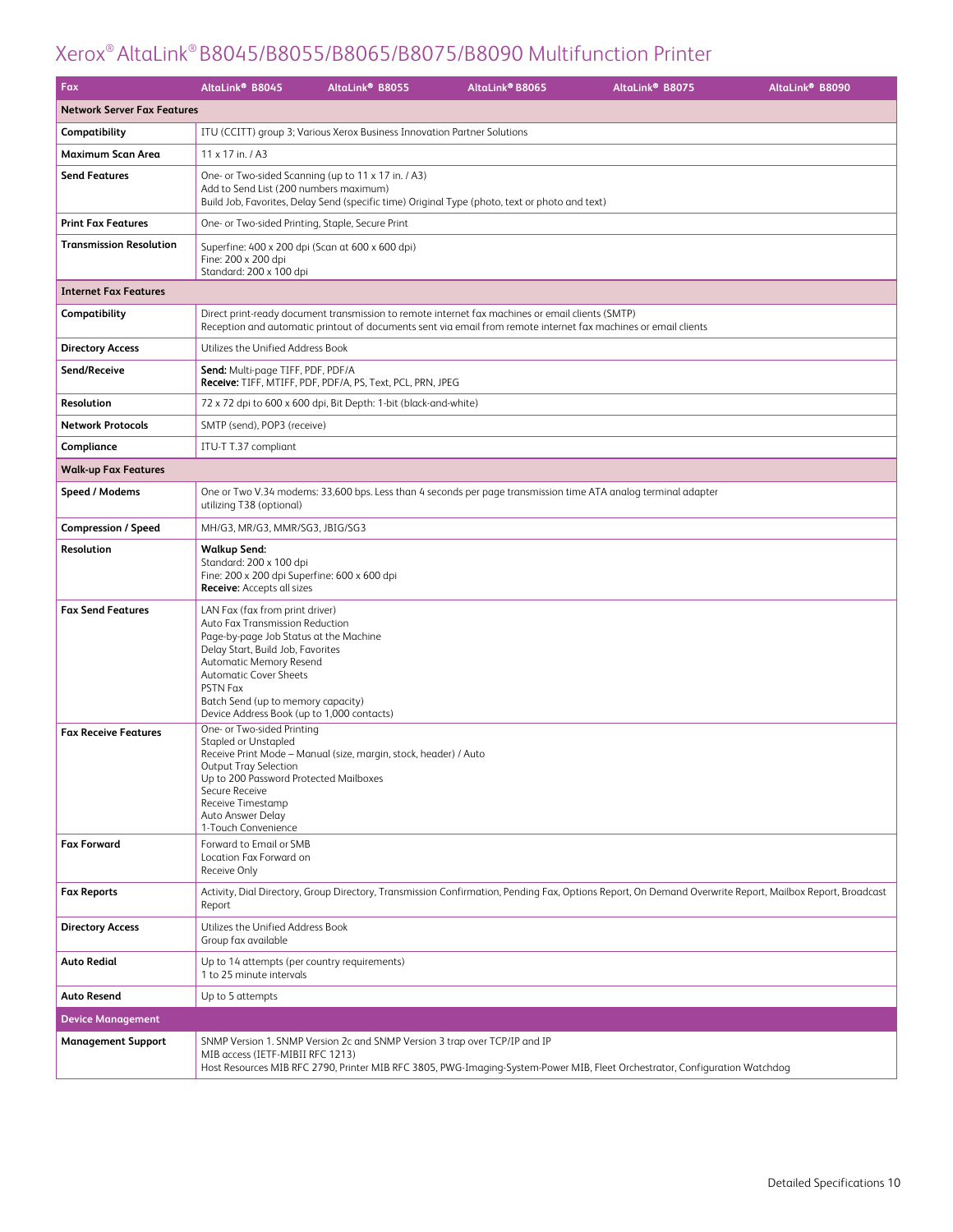| Xerox <sup>®</sup> CentreWare <sup>®</sup> Web                                           | A web-based server application for network administrators that permits web browser-based device management from any workstation, whether running<br>Windows or UNIX or any other operating system<br>• Works with any SNMP-managed printer from any manufacturer<br>• Provides help with device discovery and installations, health checks and troubleshooting, and device upgrades, as well as basic accounting and asset<br>management.<br>• Windows® 2008 x86 and x64 and R2x64<br>$\bullet$ Windows <sup>®</sup> 10<br>• Windows® Server® 2012 and 2012 R2                                                                               |
|------------------------------------------------------------------------------------------|----------------------------------------------------------------------------------------------------------------------------------------------------------------------------------------------------------------------------------------------------------------------------------------------------------------------------------------------------------------------------------------------------------------------------------------------------------------------------------------------------------------------------------------------------------------------------------------------------------------------------------------------|
|                                                                                          | • Auto-detect Xerox CentreWare Web server and download configurations files for touchless remote install                                                                                                                                                                                                                                                                                                                                                                                                                                                                                                                                     |
| Xerox <sup>®</sup> Device Manager                                                        | Xerox® Device Manager collects and manages the data that drives fact-based decisions for your enterprise device management environment. It is a single<br>tool to install print queues and configure, manage, monitor and report on both networked and locally connected devices - regardless of vendor - across your<br>enterprise. Xerox® Device Manager provides:<br>• Device monitoring and troubleshooting<br>• Extensive reporting and discovery of new devices<br>• Usage collection, chargeback and billing capabilities<br>• Auto-detect Xerox Device Manager server and download configurations files for touchless remote install |
| <b>Fleet Orchestrator</b>                                                                | Fleet Orchestrator feature offers the ability to create a group of devices that share information with each other via a secure peer-to-peer connection.<br>The following data can be shared: software update files, clone files, 1-Touch App files                                                                                                                                                                                                                                                                                                                                                                                           |
| <b>Novell NDPS/NEPS</b>                                                                  | Server gateway application: centralized management tool.                                                                                                                                                                                                                                                                                                                                                                                                                                                                                                                                                                                     |
| Xerox <sup>®</sup> Device Types for SAP<br><b>Environment</b>                            | Xerox, together with SAP through our Gold-level membership in the SAP Printer Vendor Program, provides seamless connectivity between SAP systems and<br>your Xerox® printers and multifunction printers. And as an SAP customer you benefit from having SAP-certified Xerox® device types available right from SAP's<br>online delivery model. SAP-certified device types for Xerox® printers and multifunction printers are available to download.<br>www.office.xerox.com/Software-Solutions                                                                                                                                               |
| Xerox <sup>®</sup> Device Types for SAP<br>R/3 Intelligent Barcode<br>Utility (optional) | Provides built-in process intelligence that allows the printing of barcodes on any appropriately configured PostScript printer in specific versions of SAP environment<br>and within Latin-1 (ISO8859-1) SAP system code pages only. Used in conjunction with Xerox®PostScript Device Types for SAP environment and Xerox®Pont<br>Center Barcode Fonts. Information available at www.office.xerox.com/Software-Solutions                                                                                                                                                                                                                     |
| Xerox® Barcode Pro PS<br>(optional)                                                      | Enables intelligent PostScript printing on Xerox® multifunction printers by storing Xerox® software, as well as, the barcode fonts on the printer hard disk. Enables<br>the printing of barcodes from any application (SAP client or mainframe) that supports PostScript printing. Information available at<br>www.office.xerox.com/Software-Solutions                                                                                                                                                                                                                                                                                       |
| Compatibility                                                                            | ITU (CCITT) Group 3                                                                                                                                                                                                                                                                                                                                                                                                                                                                                                                                                                                                                          |
|                                                                                          | Xerox® Embedded Web Server - Integrated Device Web Page                                                                                                                                                                                                                                                                                                                                                                                                                                                                                                                                                                                      |
| <b>Device Status</b>                                                                     | Web server embedded in Network Controller:<br>• Tray status/contents<br>• Consumables status<br>• Alerts<br>Remote Control Panel                                                                                                                                                                                                                                                                                                                                                                                                                                                                                                             |
| <b>Job Submission</b>                                                                    | Print ready files: PS, PCL, TIFF, PDF, JPG, XPS (requires XPS Print Kit), TXT, PRN<br>Output feature selection (2-sided, output color, collate, orientation, staple, hole punch, folding, output destination)<br>Delivery options (Immediate, sample set, delay and secure, Save job or reprint)                                                                                                                                                                                                                                                                                                                                             |
| <b>Device Administration</b>                                                             | Allows simple, remote installation setting of configuration options and management of the device.<br>Fleet Orchestrator offers the ability to create a group of devices that securely share information with each other. Sharing is done via a secure connection<br>between devices allowing a new communication model where devices have the ability to "talk" to each other and pass information/data back and forth.<br>Data that can be shared consists of software upgrade files, clone files, and 1-Touch Apps.                                                                                                                        |
| <b>Browsers</b>                                                                          | Internet Explorer 10.x, 1.x<br>Safari 10.x, 11.x, 12.x<br>Mozilla Firefox 45.x through 51.x and higher<br>Opera 25.x through 53.x and higher<br>Chrome 48.x through 72.x and higher<br>Edge 40.x and higher                                                                                                                                                                                                                                                                                                                                                                                                                                  |
| Support                                                                                  | Install print / scan drivers and online support available via web page                                                                                                                                                                                                                                                                                                                                                                                                                                                                                                                                                                       |
| <b>Languages Supported</b>                                                               | International English, International French, Italian, German, International Spanish, Dutch, Brazilian Portuguese, Swedish, Norwegian, Danish, Finnish, Russian,<br>Simplified Chinese, Korean, Japanese, Arabic                                                                                                                                                                                                                                                                                                                                                                                                                              |
| <b>Remote Services</b>                                                                   |                                                                                                                                                                                                                                                                                                                                                                                                                                                                                                                                                                                                                                              |
| Xerox <sup>®</sup> Automatic<br><b>Meter Readings (AMR)</b>                              | Automates the process of collecting and submitting meter reads for tracking and billing of Xerox® device usage. Eliminates the need for time-consuming end-user<br>involvement and ensures that meter reads are submitted to Xerox on time.                                                                                                                                                                                                                                                                                                                                                                                                  |
| Xerox <sup>®</sup> Automatic<br><b>Supplies Replenishment</b><br>(ASR)                   | Automatically orders supplies for Xerox® output devices based on actual usage, eliminating the need to manually manage supplies inventory.                                                                                                                                                                                                                                                                                                                                                                                                                                                                                                   |
| <b>Accounting</b>                                                                        |                                                                                                                                                                                                                                                                                                                                                                                                                                                                                                                                                                                                                                              |
| Xerox® Standard Accounting (Standard)                                                    |                                                                                                                                                                                                                                                                                                                                                                                                                                                                                                                                                                                                                                              |
| Tracking                                                                                 | Copy, Print, Fax, Scan and Email usage                                                                                                                                                                                                                                                                                                                                                                                                                                                                                                                                                                                                       |
| Accounting                                                                               | Up to 2,497 User Accounts (User ID)<br>Up to 500 General Accounts (Client)<br>Up to 498 Group accounts (Department)                                                                                                                                                                                                                                                                                                                                                                                                                                                                                                                          |
| Features                                                                                 | • Administrator can manage the feature via the Web User Interface or device control panel in tools.<br>. Administrator has the ability to import or export user accounts, Group Accounts, General Accounts and User limits via an industry standard CSV file.                                                                                                                                                                                                                                                                                                                                                                                |